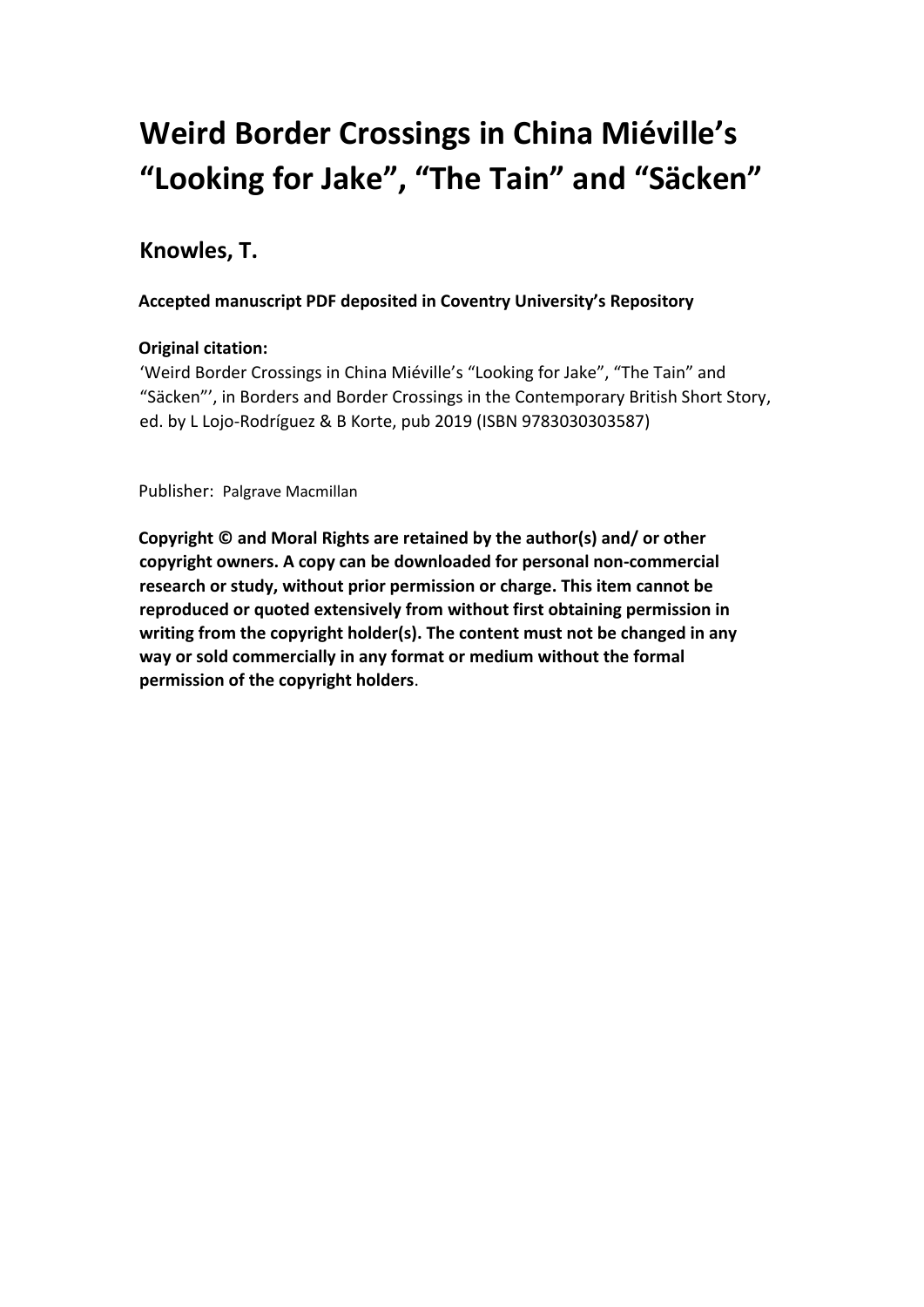Weird Border Crossings in China Miéville's "Looking for Jake", "The Tain" and "Säcken" Thomas Knowles

## Introduction

China Miéville's fiction abounds with borders and border crossings. In his 2009 novel The City & the City, Miéville made the policing and crossing of borders the organising principle of his characters' lives. The overlapping cities of Besźel and Ul Qoma, and the legendary "third place" Orciny, where their divisions are undone, suggest a multitude of allegorical readings of divided cities including Jerusalem, Berlin during the Cold War and Belfast. To my mind they also made manifest the many borders which we unconsciously police in our everyday lives: the novel's citizens' ability to screen out people and places from the overlapping foreign territories might be an extreme metaphor for the ways in which we filter out or "unsee" the homeless on our daily commute, for instance. In The Kraken (2010), the borders between land and sea are unsettled, not by the deluge of a flood, but by the piecemeal infiltration of the city by saline insurgents, immigrants and deities, while *Embassytown* (2011) explores the borders between species, languages and universes. Perdido Street Station (2000), Scar (2002) and Iron Council (2004) meanwhile are full of bodily border crossings including <mark>posthumans</mark>, steampunk cyborgs and <mark>interspecies</mark> love and sex. Joe Sutliff Sanders (2015) sees Miéville's Young Adult fiction as destabilising the traditional borders between adulthood and childhood—borders which risk fetishising that threshold and distance. In  $Un$ Lun Dun (2007) the young heroine bucks the trend of much classical children's fantasy by refusing to foreswear her access to the land of magic and enter permanently into the mundane, adult world. Paul March-Russell sees the instability of borders between both nations and genres in Miéville's fictions as a recapturing of "childlike wonder—without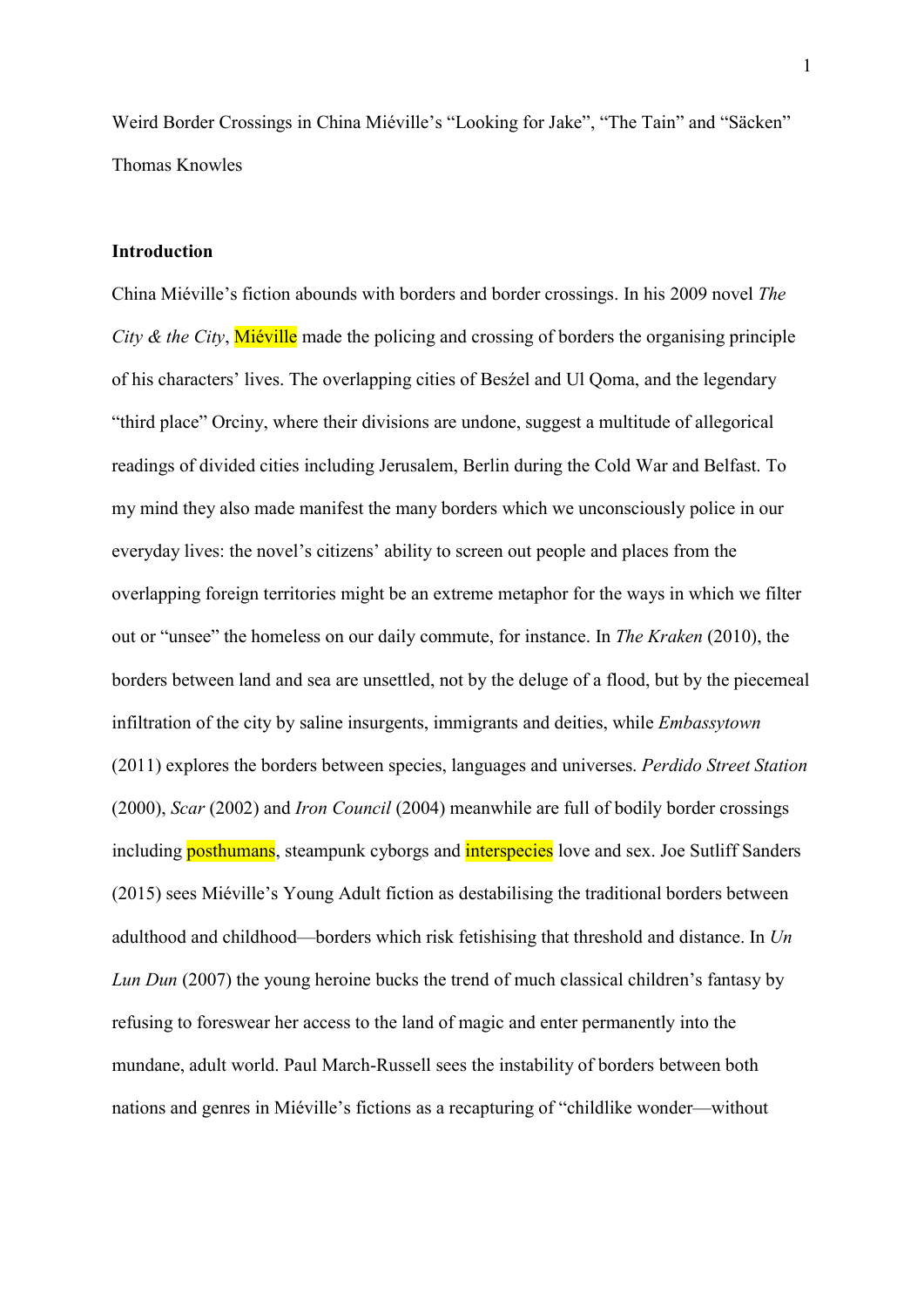losing the hard sceptical edge of control and manipulation—that underscores the speculative tradition of tales concerned with invisibility" (2015, 155).

 Miéville's fascination with borders is not confined to his novels, however, and in this chapter I wish to explore their resonances in three short pieces of fiction—"Looking for Jake" (1998), "The Tain" (2002) and "Säcken" (2014)—paying particular attention to ontological, psychological and species border crossings. The complex intertwining of these border crossings with ecology and capitalism are staged by these short fictions in such a way as to render tentacular our enmeshed being in this epoch which some are calling the Anthropocene/Capitalocene/Chthulucene (Haraway 2016). As the introduction of this collection notes, the short story as a form has special affinity to border themes: its condensed nature and resistance to closure may invoke the presences and absences of the eerie with disturbing/destabilising effects. The three stories here analysed accentuate this tendency through Miéville's characteristic combination of horror, <mark>science fiction</mark> (sf) and fantasy. Such generic border crossings have been called by Miéville and others the "new weird", and it is to this literary mode that I turn now.

#### From Weird to New Weird

 In his 2009 essay "Weird Fiction", Miéville writes that weird fiction is characterised by awe in the face of the material world—a fascination capable of rendering obliquely visible the "bad-numinous" which underlies everyday perception (510, 513). Noting its relationship to the Romantic sublime, Miéville calls the weird "a radicalized sublime backwash" for its tendency to seep through the border erected by Edmund Burke between the sublime and the beautiful (511), and for its much-parodied penchant for inundating the reader with adjective- laden, purple prose—especially that of H. P. Lovecraft. But this might also be read as hesitance—an aesthetic delay of the noun and a proper humility in the face of the weirdness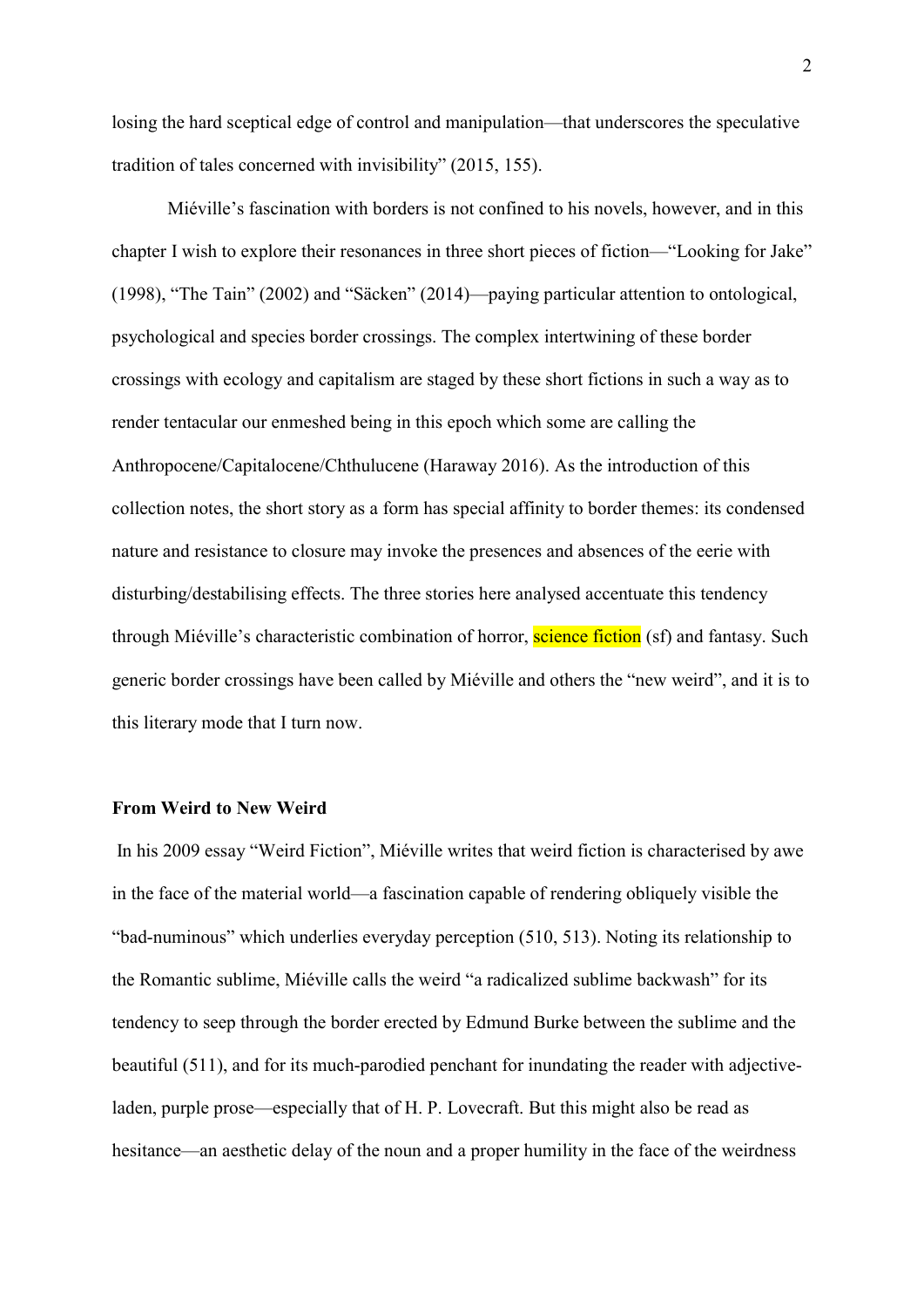of objects (512). H. P Lovecraft is undoubtedly the best known practitioner of the weird in fiction, but we may include writers such as Robert Chambers, Alfred Kubin, Algernon Blackwood, Arthur Machen, M. R. James and many, many more (Miéville lists more than thirty writers in his opening paragraphs, and this is by no means exhaustive). Identifying the trauma of the First World War as foundational for much weird fiction, Miéville suggests that the most terrible and formless horror that weird fiction may be called upon to describe is the violence done by humanity (515). Miéville's own fiction, filtered through the intellectual and formal concerns of the British New Wave of science fiction, rejects the hallucinogenic racism of Lovecraft and the fascism of Machen to produce a radical new weird that engages with globalisation, consumer capitalism, climate change and climate justice, as well as the psychology of trauma. Xavier Aldana Reyes distinguishes between the "contemporary weird" and the "new weird", with the former being more derivative of Lovecraft and more closely aligned to horror, and the latter tending to be characterised by genre fluidity or indeterminacy, with its horrors connected to but not directly derived from the Lovecraftian weird tradition (2016, 208). In "Transitions: From Victorian Gothic to Modern Horror", Roger Luckhurst asks: "Is it that modern horror is what remains when Christian dread has drained from the Gothic body?" (2016, 117). Lovecraft's monsters emerge from outside of traditional folklore and mythology in combinations which Miéville compares with the science-fictional "novum", in the process establishing the tentacle as the horror-limb du jour of the twentieth century (2009, 512). As we shall see, "Looking for Jake, "The Tain" and "Säcken" depict monsters that are the product of human activity, dream or delusion, but which do not correspond with the traditional Gothic pantheon of the supernatural—vampires, werewolves, witches and so on. Even where Miéville invokes the vampire, in "The Tain", this is merely a human name for beings that are radically other.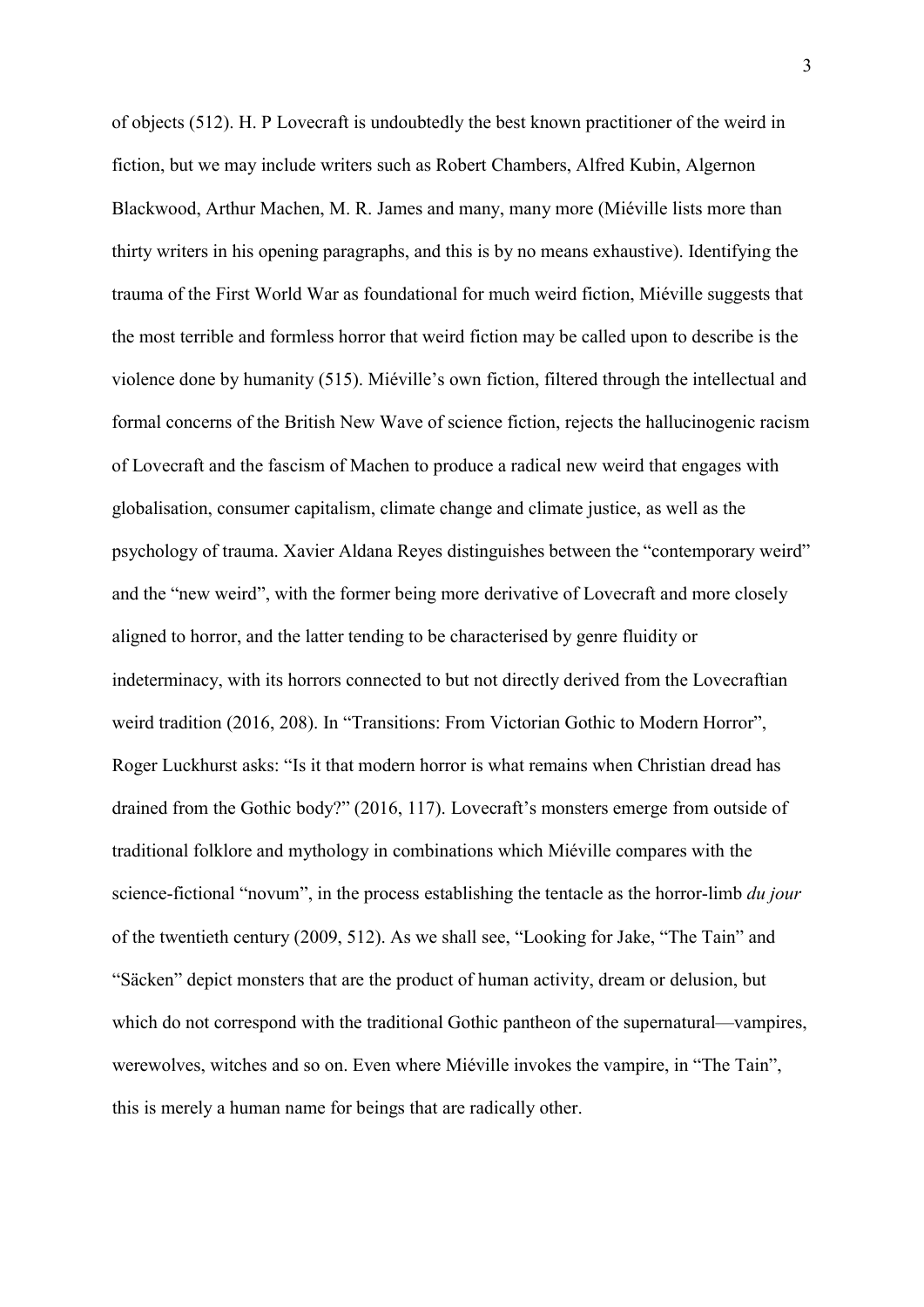Another subgenre in fiction that is relevant to a discussion of Miéville is that of the eerie. Mark Fisher (2016) writes that the literary modes of the weird and the eerie are to be found at the peripheries of genres such as sf, the Gothic and horror. One might suggest that the apprehension and dread, but not necessarily terror of these modes is particularly resonant in the border zones of genre. Fisher distinguishes the weird from the eerie in the following way: "The weird is constituted by a presence—the presence of that which does not belong [...]. The eerie, by contrast, is constituted by a failure of absence or a failure of presence", which might include the discovery of agency where it is not expected, or the absence of agency where we would expect to find it (61).

The trauma of individual identity might be thought of as central to the short story. In *l* Am Your Brother (2013), Charles E. May points to the foundational myths of Adam and Eve, Cain and Abel as those that enabled Romantic writers, including those penning early forms of the short story in English and other European languages, to explore the primal separation of self from world, object and other. This separation, of course, sets up borders between the physical body and its mind, borders between perception and hard physical reality, and between what the self can know and discover and what other selves can likewise know and discover. The first short stories then—if we take the early nineteenth century as its true beginning in English, as March-Russell (2009) and Philip Hensher (2018) do—were stories about borders. For May, Samuel Taylor Coleridge's "Rime of the Ancient Mariner" (1798)— notwithstanding its being a poem—is the archetype of the early-nineteenth-century short story, featuring as it does a reimaging of Cain's bloody affirmation of separation—so separate, in fact, that he may kill the other, his brother. According to this reading, Coleridge's mariner kills the albatross simply because he can, as reaffirmation of that terrible freedom in separation (May 2013, 5–8). Miéville combines the <mark>weird</mark> and the <mark>eerie</mark> in his short stories to unsettle, undermine and overcome the internal borders of the self in order to ask with Donna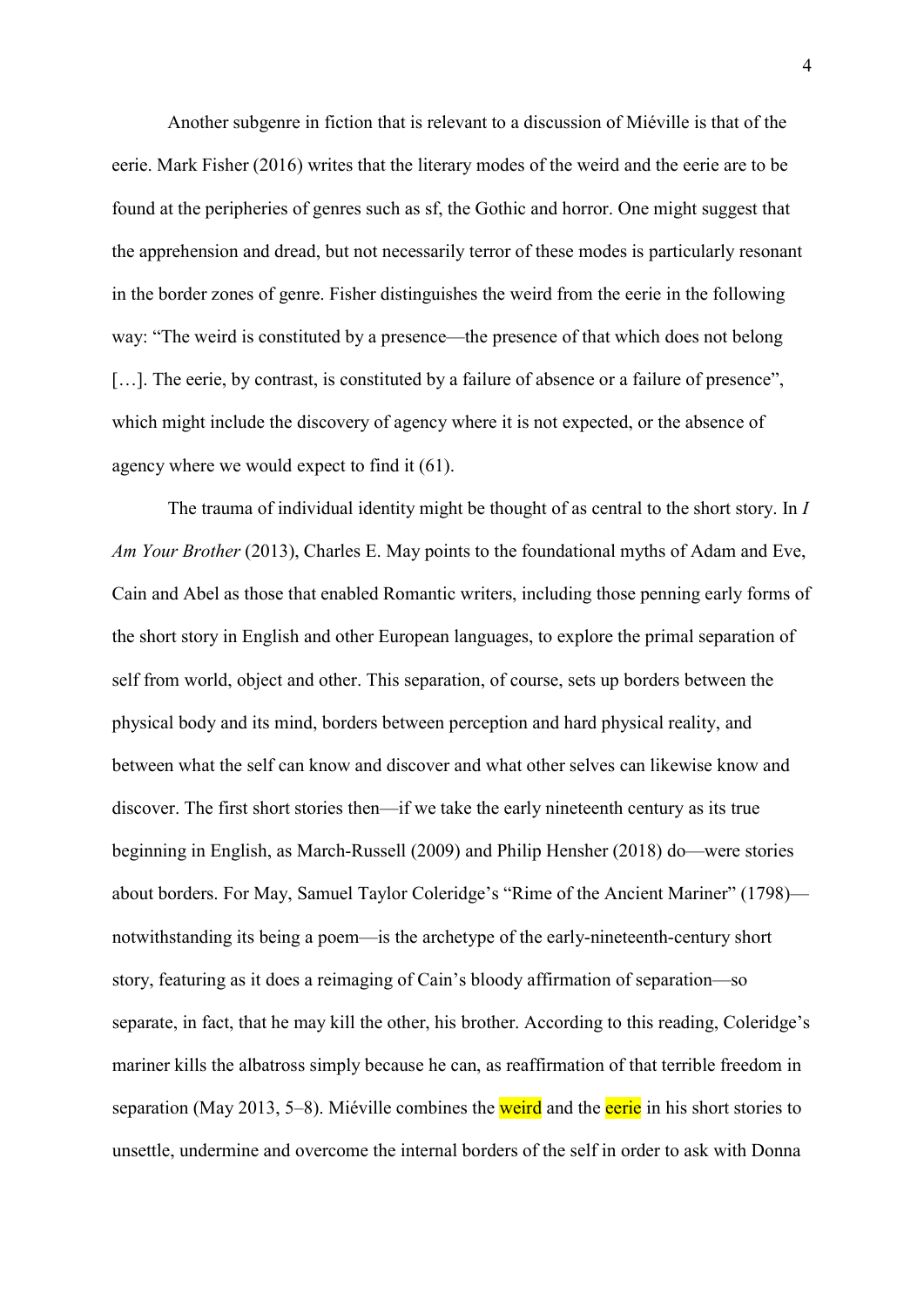Haraway: "What happens when human exceptionalism and bounded individualism, those old saws of Western philosophy and political economics, become unthinkable in the best sciences, whether natural or social?" (2016, 30). For the proto-new weird writer M. J. Harrison, "the writer of the New Weird seeks 'a liquefaction of boundaries'" (Harrison cited in Luckhurst 2005, 240). This is in part a hybridisation of genre—part fantasy, part sf, part horror, speculative and weird. But there is a strong **ecological** current in these texts, too. Ann and Jeff Vandermeer describe the **new weird** a as a "re-enquiry into approaches and issues raised by the [science fiction] New Wave of the 1960s" (2011, xix), while Edwards and Venezia note how "Miéville's interest in examining species boundaries" allows him to "wedge open a space in which to consider radically Other subjectivities and wholly alien ways of thinking" (2015, 5).

just, most obviously, in *The City & The City*, where failing to "unsee" the other city results in the swift and arbitrary justice of the shadowy force called Breach—but throughout Miéville's works (12–13): breach of law, breach in a military sense, in terms of the intrusion of the Real, and in terms of physical/psychological rupture and combination; breach is also the place at which possibilities for new ways of thinking and being emerge. One could think of breach as a kind of perpetually unresolved dialectic, which is also a way of thinking about borders both <mark>material</mark> and <mark>metaphysical</mark>. Borders are spaces where freedom may flourish, but also where the law and other forms of power may periodically crack down with ferocious force.<sup>1</sup> Miéville writes of a "morally opaque tentacular" in the weird mode which resists the Manichean binaries of good and evil. The yoking together of unlike objects/entities/ideas in weird fiction might be thought of as the literary equivalent of breach, transgressing taxonomic, linguistic, species boundaries and philosophical precepts (Edwards and Venezia Edwards and Venezia also point to the importance of the concept of "**breach**"—not 2015, 14).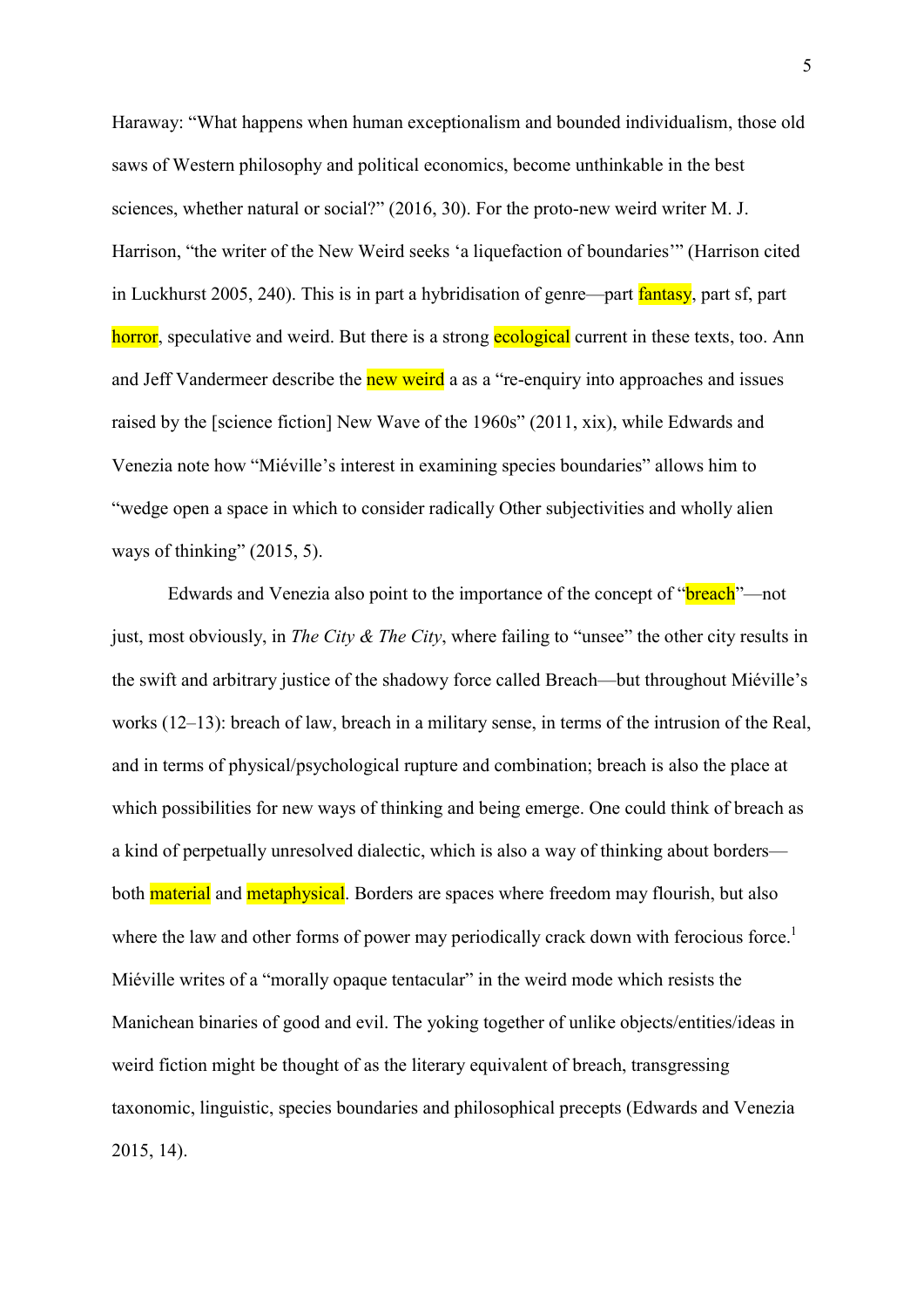In Art and Idea in the Novels of China Miéville, Carl Freedman reads Miéville's novels as meditative interventions in <mark>Marxist</mark> theory. Freedman argues persuasively for *The* City  $\&$  The City in particular as a disquisition on nationalism, imperialism and uneven development that is informed by the author's deep knowledge of international law (2015, 85– 103). The vulnerability of even the most zealously-policed borders to international capital becomes brutally apparent to the novel's protagonist, but there are other more insidious borders that seem to remain in place, and uneven development is revealed to be a shockingly local, as well as global, phenomenon.

 The weird in fiction, according to Ann and Jeff Vandermeer, "represents the pursuit of some indefinable and perhaps maddeningly unreachable understanding of the world beyond the mundane" (2011, xv). In the weird fictions of the twenty-first century, the numinous might be an alternative to capitalism—something outside the scope of what Mark Fisher has called "capitalist realism" (2009, 2). Miéville's Marxist-inflected works certainly provoke us to think otherwise socially and economically, but they also destabilise the imaginative and discursive borders between species. The legacies of Lovecraftian horror accompany such fictional border crossings, but so too do inquisitive, broad-minded and sympathetic writings such as those of Donna Haraway, whose Chthulucene emphasises the chthonic over Lovecraft's alien Cthulhu mythos. For Miéville, representing non-human intelligence is, for human beings at least, literally impossible, but he does think that you can fail pretty wonderfully through suggestion, hints and not saying too much (Staggs, 2011). For Ann and Jeff Vandermeer, a strength of weird fiction is its ability to "acknowledge failure as a sign and symbol of our limitations" (2011, xv). It is through such "failings" that the short stories "Looking for Jake", "The Tain" and "Säcken" interrogate the borders of human sympathetic communities—"[e]ntertaining monsters while not always seeing them as monstrous" (xv). Ann and Jeff Vandermeer liken the story of weird fiction to the "story of the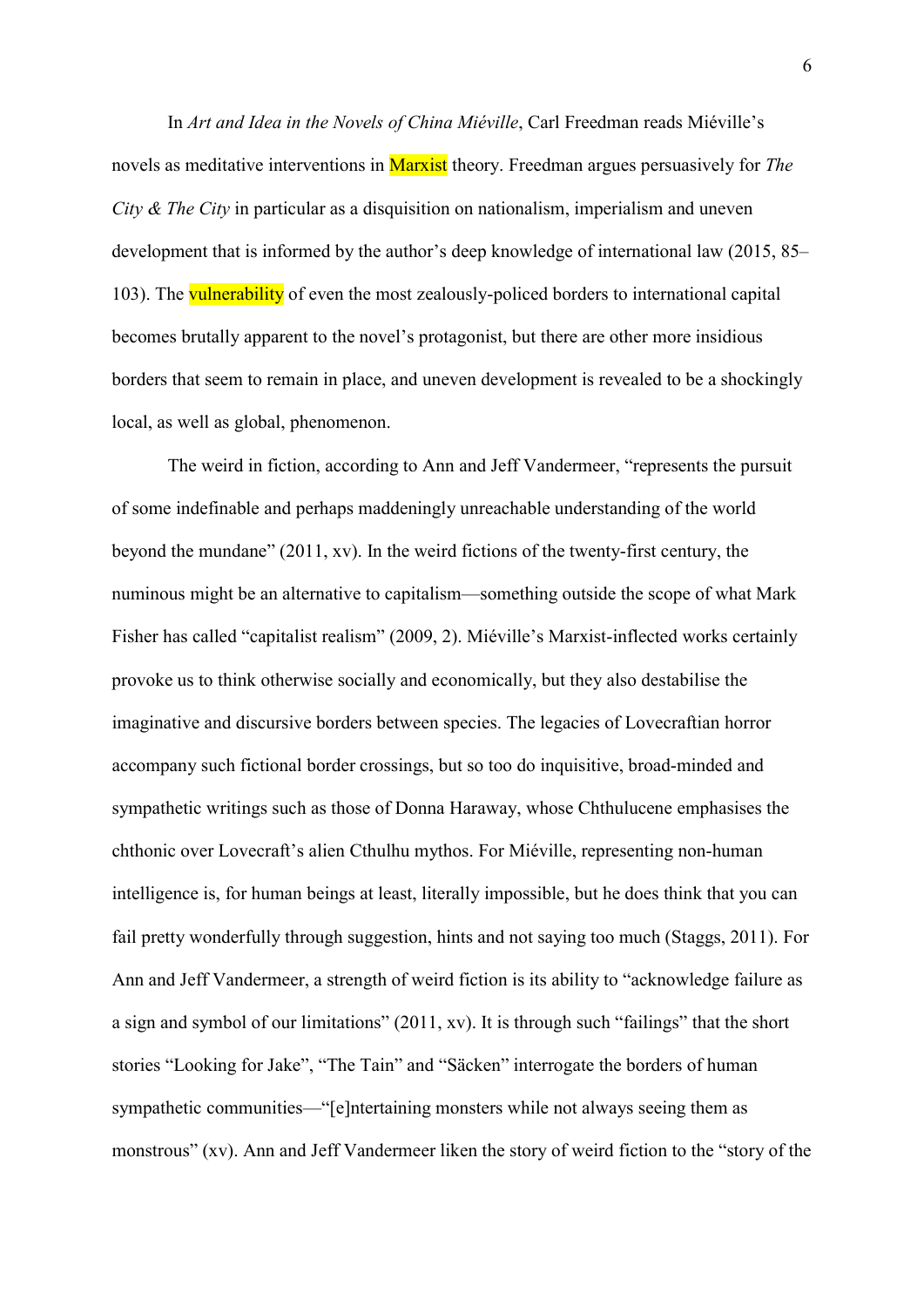rise of the tentacle, a symbol of the modern weird" (xvi). Miéville frequently invokes the tentacle, but subverts our expectations by embracing or otherwise engaging with, rather than fleeing from, the ubiquitous horror appendage. In the afterword to the Vandermeers' volume of Weird Tales, Miéville invokes the Anglo-Saxon wyrd only to reject its totalizing wholeness in favour of wyrm; wriggling, independent, tentacle-like forms that bore through the Lovecraftian riddle of life in and after death. The holes that summon worms make permeable borders like life and death, human/animal/insect, self and other (Miéville, 2011b).

#### "Looking for Jake": An Absence that Summons Presence

 "Looking for Jake" is a story in the long tradition of transmogrified Londons. For Sebastian Groes, "London is covered by a thick crust of poetry, urban legends, historical narratives and literary fictions, and mythologies", and this story renders a London labyrinthine, monstrous, dehumanizing and machinic—a postmodern city in which "reality" is unknowable (Groes, 2011, 1; 14). Its narration is, we discover, a letter addressed to the titular Jake, composed in the narrator's home on Kilburn High Street—a flat above an electronics store from which they cannot see the street below, but with a view of gas overflow towers, likely to be those at Kensington. The slippage from the "you" addressed at times to Jake, which reminds us of the compositional frame, and the first-person "I" by which most of the narrative is delivered, collapses the epistolary framing of more traditional Gothic and weird tales. From his obscured vantage point, the narrator guesses at or invents the life that they cannot see. At some point, before or during the beginning of an unspecified catastrophe, Jake has gone missing, and the narrator, who is neither named nor gendered, recounts events before, during and after the catastrophe.

 "Looking for Jake" slowly reveals itself as a post-apocalyptic tale, although as March-Russell (2009, 161) has noted, the accumulation of weird detail—self-generating litter with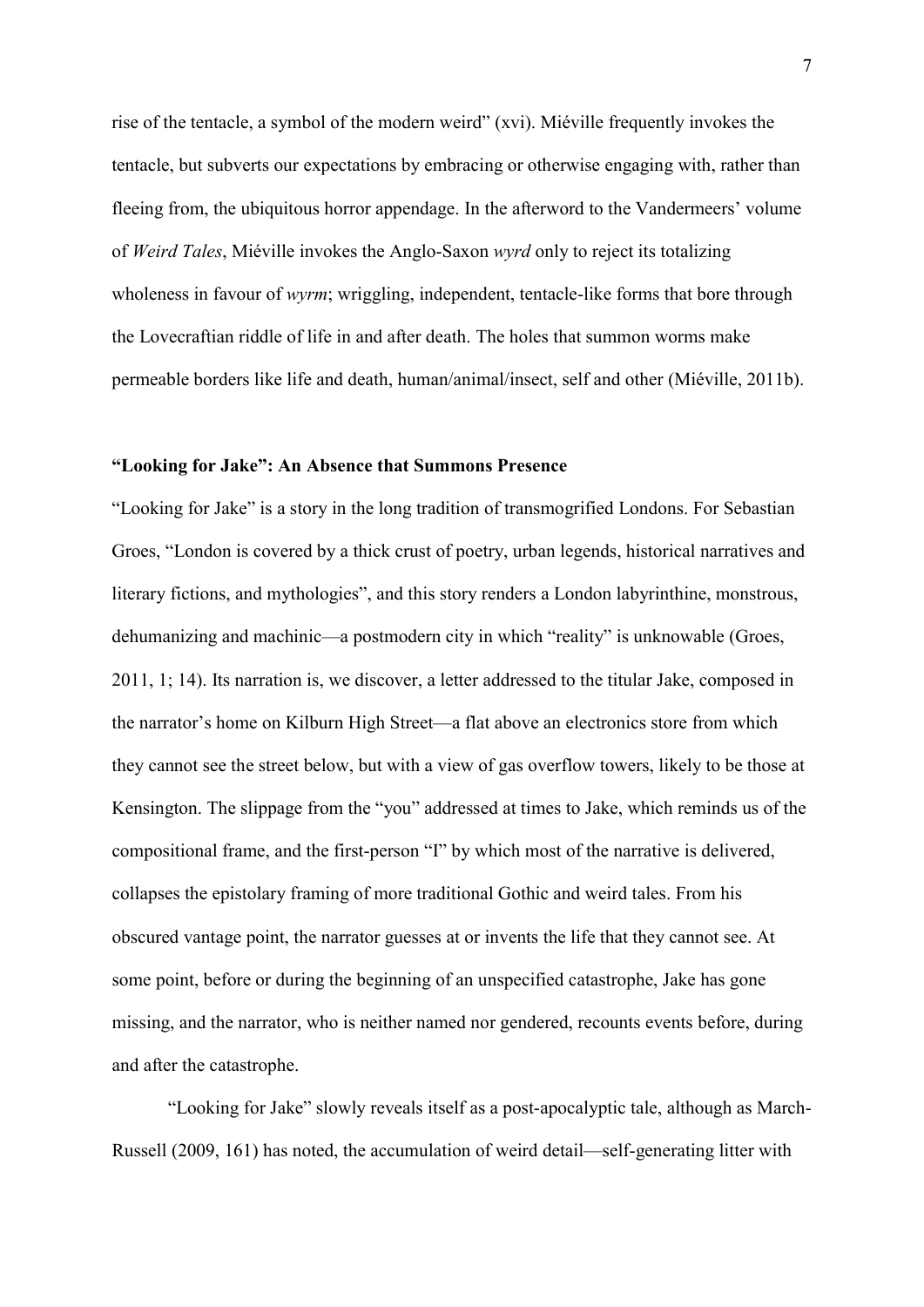puckered, umbilical mouths; a vast beast, heard shaking the foundations of its multi-storey prison; the disappearance of a multitude of Londoners, including Jake—produces an indeterminate disaster, and one which could merely be an epiphenomenon of the narrator's paranoid state. The fact that the narrator appears unmolested by the strange creatures that have invaded London, kidnapped or killed thousands of people, and de-populated the sky of birds, lends credence to this reading, and March-Russell's invocation of the literature of trauma seems apposite, too. As we shall see, though, the semi-apparent linking of this story, the first in the collection *Looking for Jake and Other Stories* (2005), with the last, "The Tain", works to unsettle our reading of the disaster as a purely psychological one. So too does the linking of the story's disaster to historical disasters and atrocities such as Bhopal and Chernobyl. That the possible link between the two short stories is not made overtly, but rather by implication in being collected together, and through various echoes, half-rhymes and mirrorings, unsettles the borders between discreet stories and fictions. Is the London of "The Tain" the same as that of "Looking of Jake"? Miéville has spoken in interview of his amusement at hearing the question "is it the same universe?" asked of fantasy fiction (Miéville 2015). These two stories, bookending the collection, seem to deliberately hint at, and yet refuse to answer, such questions of the containment of narrative.

 The reader of "Looking for Jake" oscillates between scepticism as to the ontological status of the events reported and sympathy for the narrator's paranoid reading of London and modernity. Entwining the narratives of the disappearance of one person, and the mass disappearances of the former inhabitants of London, creates undecidability as to the status of what the narrator reports. At first the reader is kept in suspense as to what catastrophe or series of catastrophes might have taken place, and the main thrust of the story appears to be the narrator's loss of Jake. A few pages in, though, a threshold is crossed, and the dark hints, strange allusions and partial descriptions that have been mounting up, break out in a minor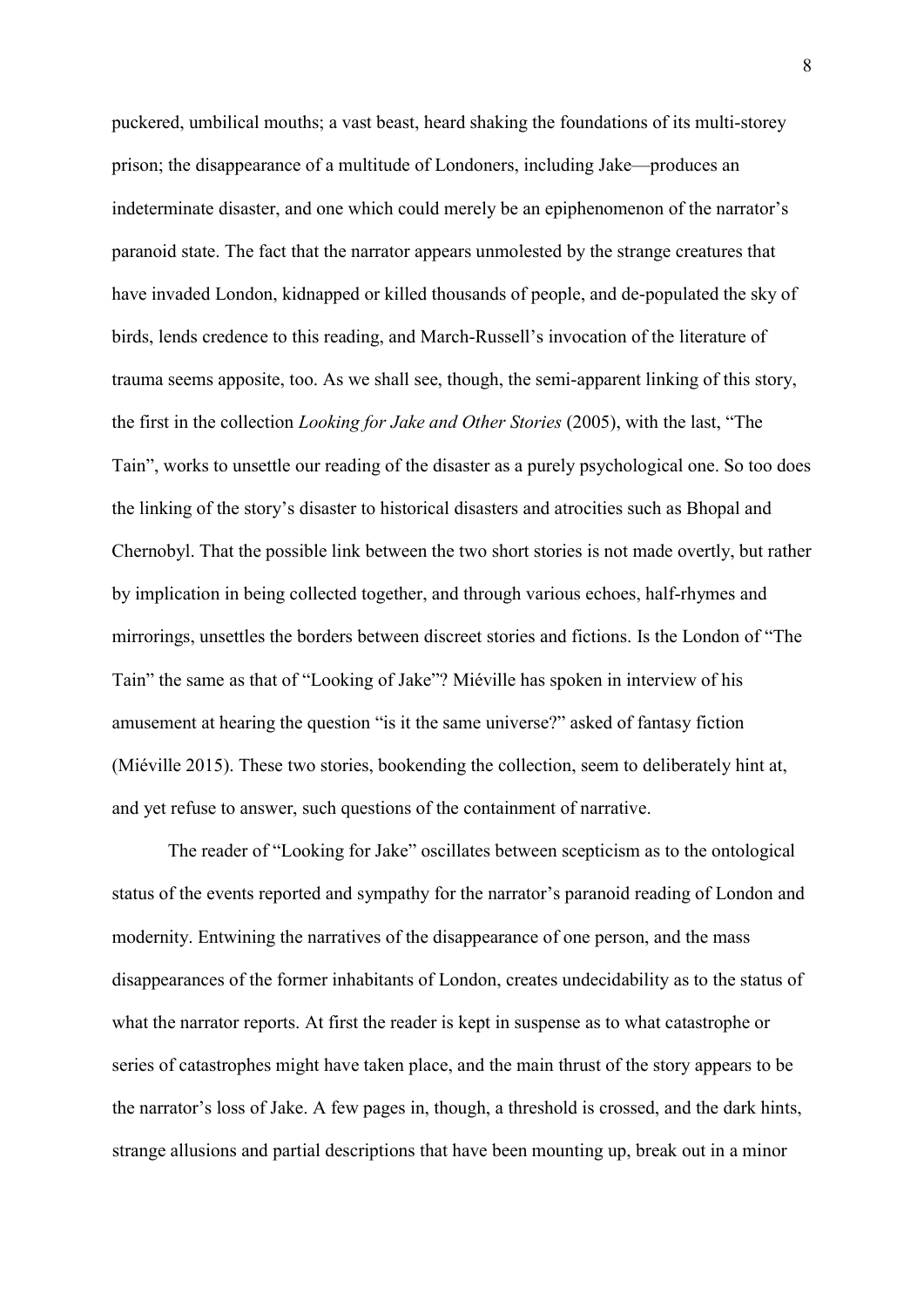explosion of the weird into the ostensibly realist fictional space: "I already crept downstairs today, Jake, to pick up my copy of the *Telegraph* from across the road. The headline is: 'Autochthonous Masses Howling and Wet-Mouthed'. The subhead: 'Pearl, Faeces, Broken Machines'" (Miéville 2011a, 8). Such is the metonymic and metaphoric language of dreams and delusion, and the narrator's sense that the whole world is subtly changed by whatever has taken place chimes with the paranoiac return of the rejected other and world of which Freudian psychoanalysis, and particularly the uncanny, treats (Tambling 2012, 126). What at first seems to be an eruption of the weird into the realist fictional space, however, turns out to have been present from the start: rereading the story one is alert to the weird from the second paragraph: "I know that an *early riser* flew right past me" (Miéville 2011a, 3) has an entirely different resonance in light of the rest of the story. Reading with Lacan, this can also be thought of as an eruption of the Real into the Symbolic, and this certainly chimes with the narrator's inability to directly describe the creatures which have appeared in London after the unspecified disaster. Miéville, or at least his narrator, is also interested in the borders that separate and join words—the Kilburn where they live becoming "Kill Burn", and the alternately flickering letters of a faulty "Bingo" sign spelling out "Go In". Added to this are the borders of the boroughs of London which are both reified and destabilised by the catastrophe: Oxford Street remains a bastion of relative normality after the unnamed disaster, but it is a place where people exchange hand-written notes for goods that are mysteriously delivered overnight, whereas Kilburn, we are told, has always been dangerous. Of course, the exchanging of notes for goods and mysterious overnight deliveries on Oxford Street, contrasted with a deprived and relatively deserted area like Kilburn, could be a paranoid description of capitalism and the economic borders that uneven development throws up within cities.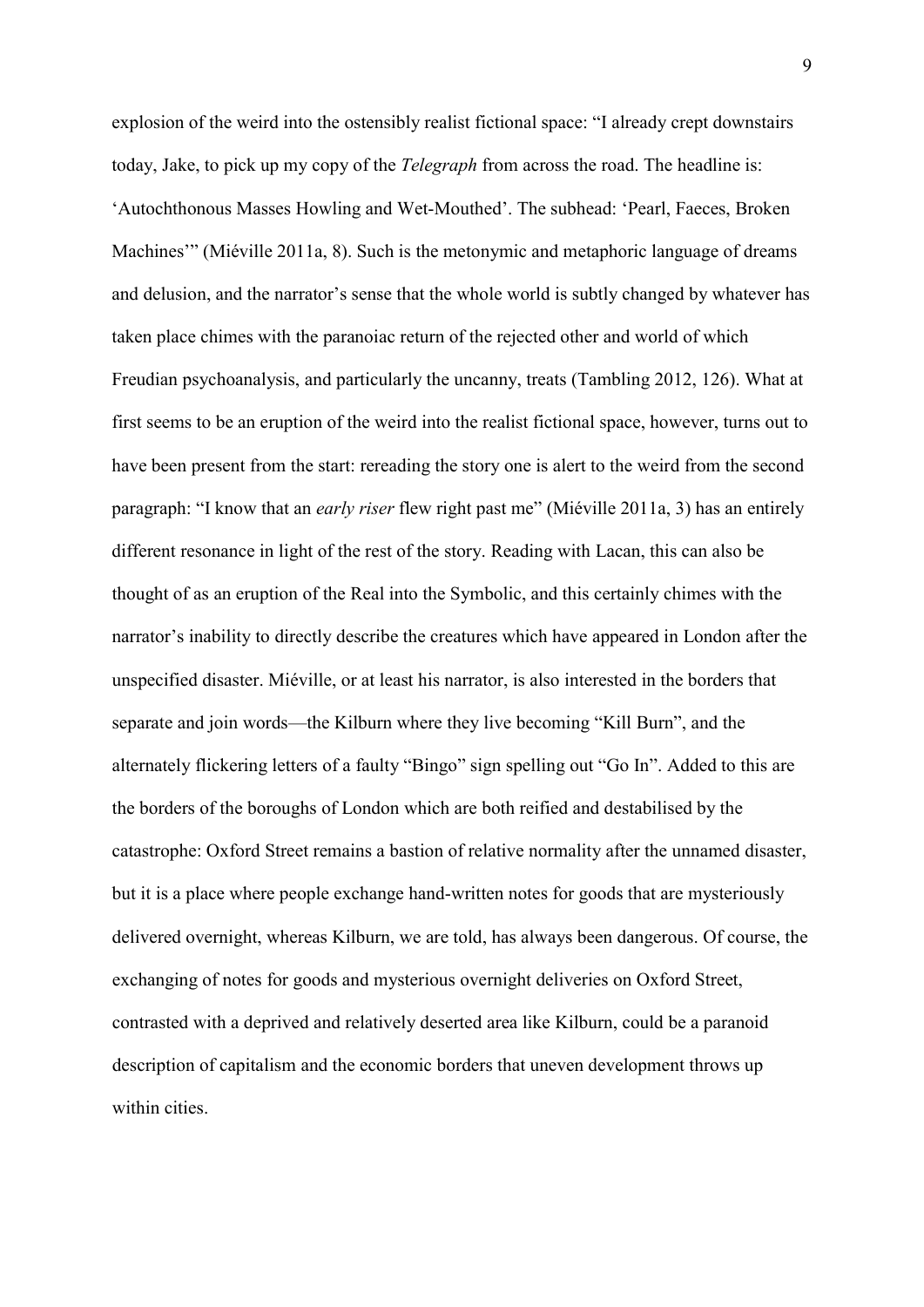Such undecidability in "Looking for Jake" unsettles the borders between personal and mass trauma, as well as the temporal and spatial extent and effects of catastrophe. The narrator invokes Chernobyl, Bhopal and the Charge of the Light Brigade, conjuring the crimes and suffering caused by the unequal exercise of power in the recent and more distant past and suggesting that disasters are multifarious and overlapping—that the disaster of (imperial/colonial/capitalist) human history has already happened and continues to unfold. The denials, cover-ups and avoidance of responsibility associated with Chernobyl, Bhopal and the Charge of the Light Brigade provide the paranoid key for the interpretation of this disaster. The story works as a depiction of traumatised psychology, but perhaps also as a traumatised response to the unfolding disaster of modernity; the feeling lingers that this is another of the twentieth/twenty-first century's man-made disasters, or that despite the seemingly supernatural element it is somehow humanity's fault. The <mark>surreal</mark> way in which people carry on, almost as though nothing had happened, not really asking one another what's going on, gives the story a **Kafkaesque** feel. Disaster seems to be mass-produced, manufactured and distributed, broadcast, able to ignore extant borders and create new ones. In this way, this disaster behaves like capital: its free flow is unrestrained by national and historical borders, and yet its effects, good and ill, are distributed unevenly in ways which reify borders of class, region and race. The narrator tells us that they have "always imagined the occurrence in very literal terms", offering a description of a machine capable of altering the numinous,

 a vast impossible building, a spiritual power station shitting out the world's energy and connectivity. […] the cogs and wheels of that unthinkable machinery overheating, some critical mass being reached…the mechanisms faltering and seizing up as the core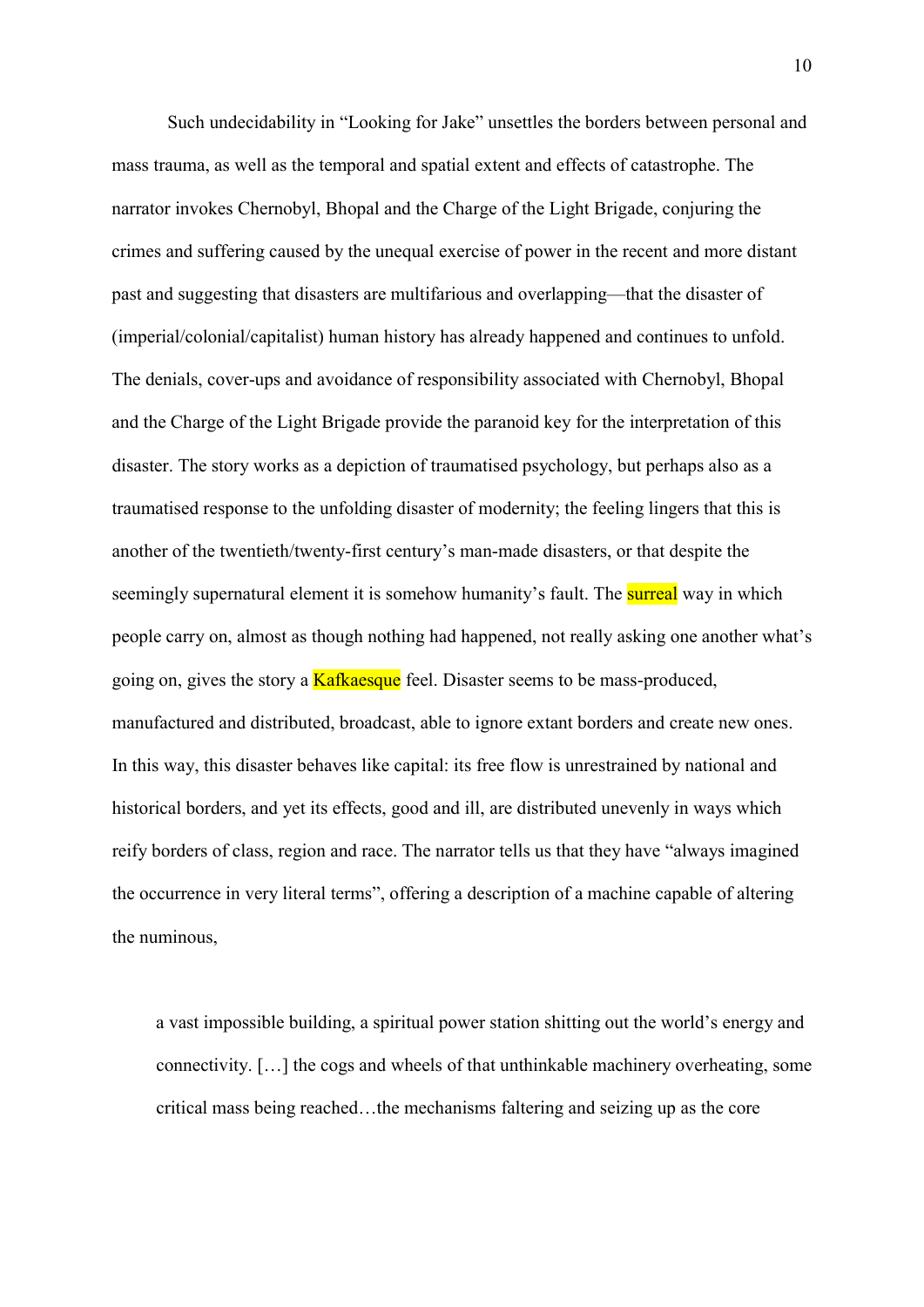explodes soundlessly and spews its poisonous fuel across the city and beyond. (Miéville 2011a, 9)

 They go on to list Union Carbide's "torturing, killing bile" vomited up at Bhopal and the "cellular terrorism" of Chernobyl, making this story's disaster contiguous with those. The epicentre of the disaster in Kilburn seems to be the Gaumont Cinema, former palace of the moving image, at first occupied by the ravages of low-stakes gambling—a pale shadow of the monstrous gambling that takes place in the City of London—and then by the mysterious new arrivals, beckoning ominously through the flickering Bingo/Go In sign. The narrator seems to share something with the invaders, rendering them impervious or else uninteresting to London's weird new denizens. In this sense, and in the narrator's willingness to go out and meet the other, which they already seem to realise is a part of themselves, "Looking for Jake" prefigures and mirrors "The Tain". It might be helpful to think of the story as taking place within the border between internal and external reality, an uncanny meeting point that J. G. Ballard—an acknowledged influence on Miéville—called inner space.<sup>2</sup> Ballard was obsessed by terminal zones and border spaces such as beaches, suburbs, business parks, private housing estates, and, presiding over all of these interests, the border between inner and outer worlds where they meet. For Mark Fisher, "inner space" is a "profoundly misleading description", Ballard's characters' explorations in fact opening up an "intensive zone beyond—outside—standard perceptual thresholds" (2018, 44). The streets of London in "Looking for Jake" are rendered eerie by absences and presences: something sinister in the darkness; hissing and gentle gibbering; the sound of wet cloth on the wind signalling an "early riser" (Miéville 2011a, 3). But the narrator confesses, "I imagine some of these things. I don't know how people are disappeared, in these strange days, but hundreds of thousands, millions of souls have gone" (6). Meanwhile, the weird is also invoked through things that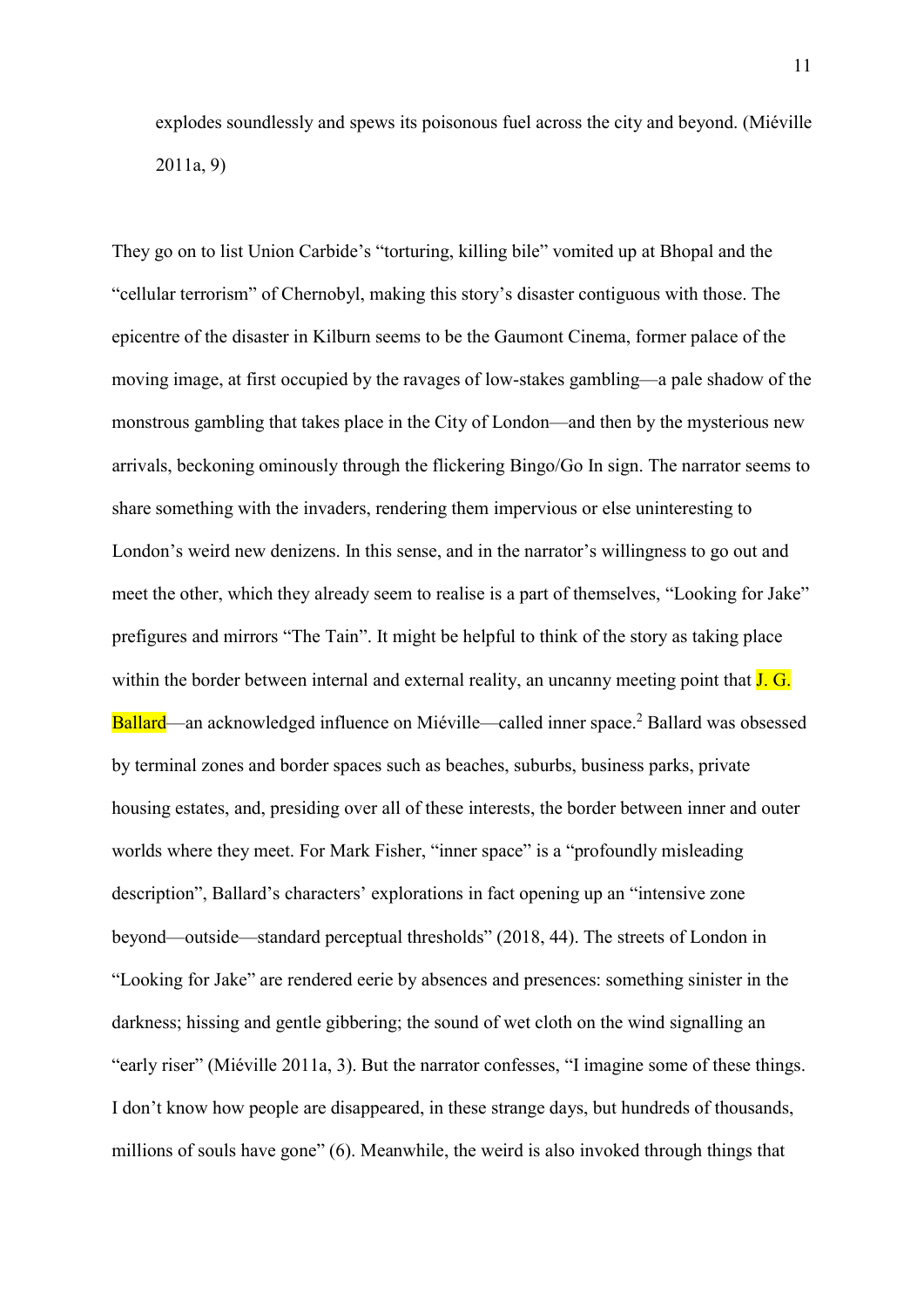should not be, such as self-generating rubbish and building-sized beast forms. As already noted, there is plenty of opportunity to read paranoia and delusion into this narration, but the vision of the world and London that is given to us is also uncomfortably close to the one that we think we know. The *fuzziness* of the borders that ought to separate dream, delusion and waking reality in this story suggest that a paranoid reading of London's signs will serve the reader equally well during the narrative and, more disturbingly, once the book has been closed.

#### "The Tain": Misrecognition and Material Identity

"The Tain" riffs on Jorge Luis Borges's "The Fauna of Mirrors" from The Book of Imaginary Beings (1957). Doubling, splitting and other uncanny effects are combined with what might be taken to be a despairing portrayal of complete surrender in the face of insurmountable odds. Borders between beings, worlds, inner and outer realms, self and other are destabilised, abolished and reconfigured. As suggested above, this story feels somehow related to the opening story of the collection, "Looking for Jake"; in both stories, the protagonists move closer to alien invaders—others—and in the process, discover them to be uncannily close to home, close to themselves. "The Tain" is equally and more overtly concerned with borders— most obviously, the border between this world and the world we see reflected in the surface of mirrors, polished metal, glass and water. Between these worlds is the titular tain, which word resonates with connotations of possessiveness and taking, as well as referring to the mixture of quicksilver and tin that gives to mirrors their reflective properties. If "Looking for Jake" might be read as a personal psychological disaster, combined through a process of condensation with historical and ongoing disasters, and projected onto contemporary London, then "The Tain" offers an ostensibly (narratively) "real" disaster in the form of a story told (initially) in the third person. But the border between reality and projected state of mind is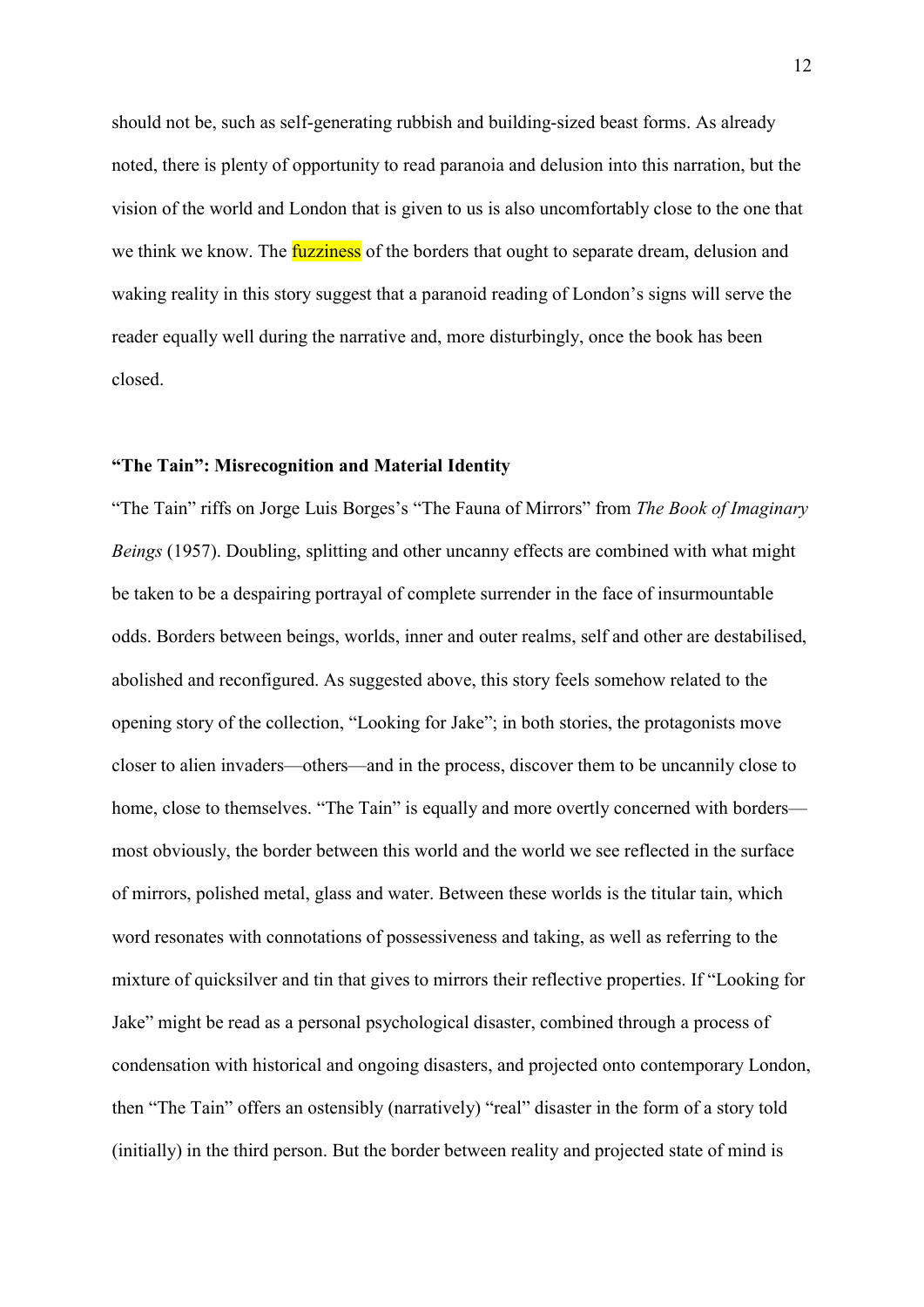troubled again in this story because the invasion has come from the mirror world; human beings' reflections—called "imagos" and "patchogues"— have broken through to take revenge upon their unwitting masters. And yet after the narrative close of the story, in another echo of "Looking for Jake", the possibility of madness is raised by a quotation from a genuine psychological text, "Illusions Induced by the Self-Reflected Image" by Luis H. Schwarz and Stanton P. Fjeld, published in1968 in the Journal of Nervous and Mental Diseases. "The Tain" can be read as a narrative reflection of "Looking for Jake", but the latter also returns the gaze of and troubles the former. What does this two-way mirroring between stories achieve?<sup>3</sup> In considering the two stories together, I suggest that a Freudian/Lacanian reading in terms of identification opens up weird and eerie pathways to ecological being through making contact with sentient intelligences that are "unutterably other to human understanding" (Edwards and Venezia 2016, 19-20).<sup>4</sup>

 The narrative of "The Tain" is revealed through third-person sections concerning the uncertain quest of the human (?) character Sholl, and the first-person narration of one of the "patchogues", who are among the first of the mirror-world beings to break through into our world. Throughout history these advance troops, which humans refer to as vampires, remain in human form and act as spies plotting for the full invasion of imagos that will come when all the mirrors break and the bond between humans and their reflections is broken. When they forces arraigned against them. This turns out to be a pyrrhic victory for the patchogues, though, who can no longer assume their true forms because they are trapped in the fleshly, human prisons that they have worn for so long. do break, the imagos prove to be enormously powerful and make short work of the human

 The story is set in London during the aftermath of the imago invasion. The human Sholl, in an echo of "Looking for Jake", is mysteriously untroubled by the conquering imagos and patchogues, none of whom will touch him, excepting only the unnamed patchogue who is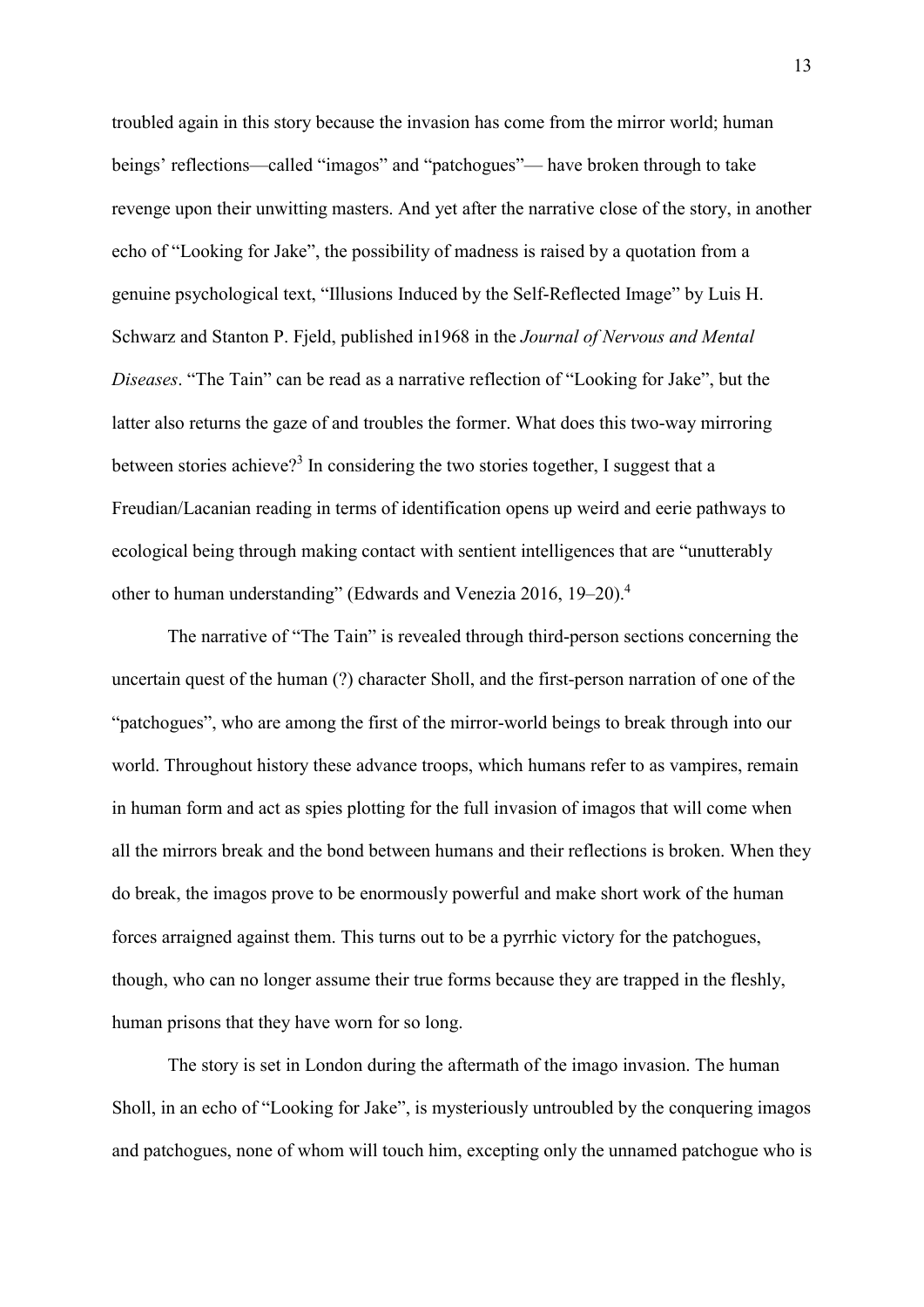his double. In fact, Sholl's double turns out to be a human being who was adopted by the imagos after killing his own escaped imago reflection. At first we may wonder why Sholl is safe from the imagos, hinting at complicity, perhaps. But Sholl and his would-be imago double are both doubly othered. Importantly, the human patchogue's narrative passages are narrated in the first person; we are given direct access to their feelings of isolation and alienation, whereas Sholl experiences community, the group, for the first time in a long while when he exits Hampstead tube station and is "rescued" by a group of soldiers he has befriended, and when he returns to their camp to celebrate. This has the effect of making the human patchogue more relatable—the other is more us—while Sholl's motives remain hard to read. Later on, the human patchogue's behaviour in reverse-London—the now almost empty world from which the imagos sprang—mirrors that of Sholl; they both stare into reflectionless puddles and wonder why the other patchogues will not touch Sholl, unable to comprehend why the other imagos retreat from his touch.

 patchogue double, to confront the imagos' general—the Fish in the Mirror—in its stronghold at the British Museum. The assault on the British Museum, in which all of Sholl's soldier escorts die, might be figured as an assault by the ego upon the inner castle of the Lacanian ideal "I"—the Id in its fortress. But Sholl does not intend violence: "This is a surrender, Sholl thought. *That's how this should be told*" (Miéville 2011a, 297).<sup>5</sup> This capitulation might be thought as a conscious unlearning of the mirror stage. What, "The Tain" seems to ask, if we literalise the metaphor: the ideal "I" is a misrecognition because it is a genuine other since the reflection is produced by enslaved but sentient matter. This is eerie, "there is no inside except as a folding of the outside; I am an other, and I always was" (Fisher 2016, 12), but it is also ecological. Sholl's surrender, which he offers unconditionally on behalf of humanity, is an anticipation of dwelling with, co-becoming, interspecies living and dyingSholl forms a plan, in part through the successful interrogation of his human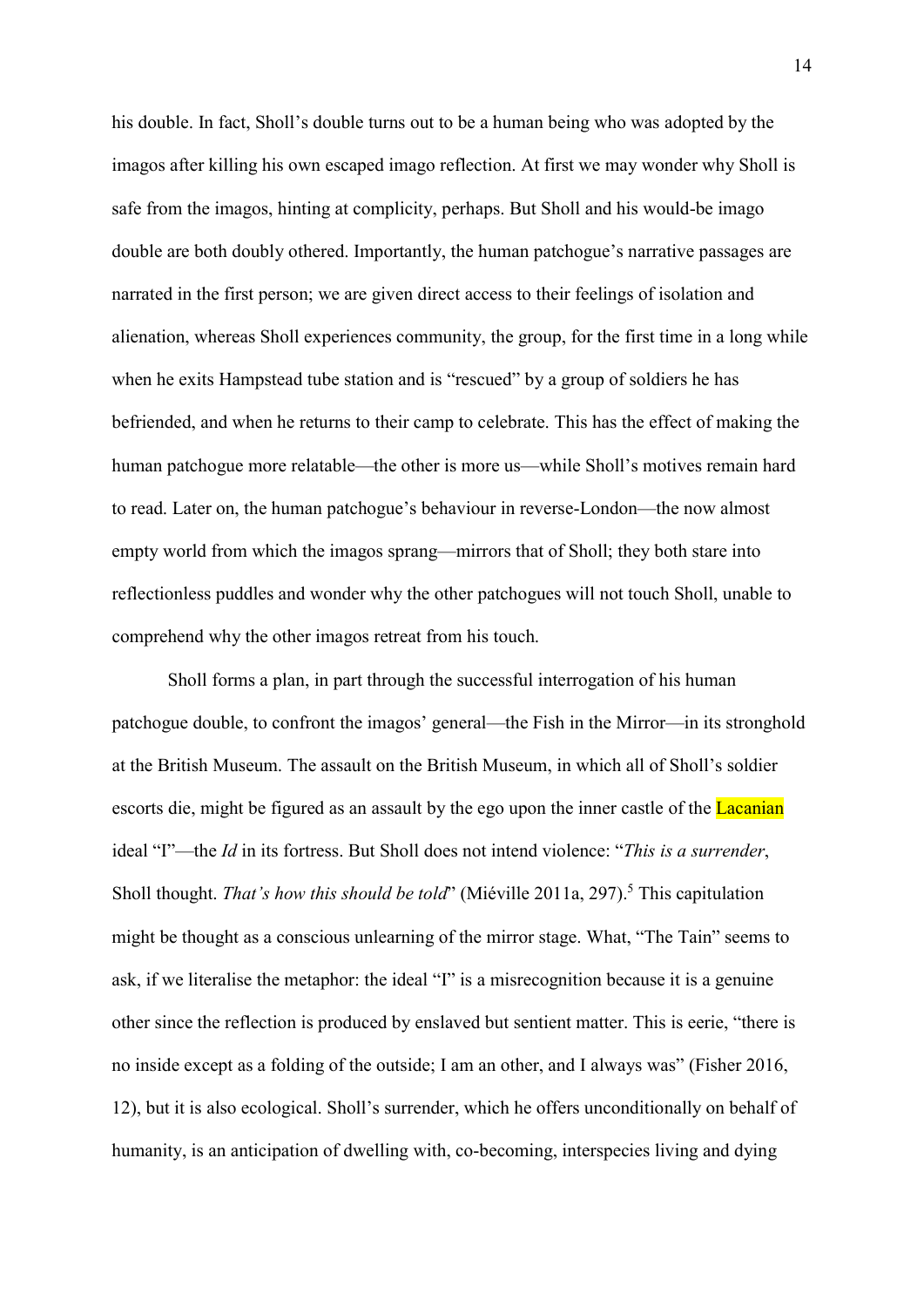well (Haraway 2016, 47). Human beings must learn to look to the objects in, through and around us and recognise them as materially us; we must learn not to look for anthropomorphic reflection and call an end to our specular tyranny.

 "The Tain", then, troubles the border between matter and sentience: puddles after the rain need "watching like animals", and Sholl has been "watching the business of clouds" and poisonous smoke trees (Miéville 2011a, 227). Miéville's weird catastrophe offers a way of understanding climate change and its alienating, eerie effects: "London was never so alien as after the rain" (253). In the underground train stations of this conquered London, the last of the rats and mice are hiding from predatory imago fragments—disembodied human hands, genitals and lips that devour mercilessly whatever crosses their path. During the earth's sixth mass extinction event, living under the sign of the Anthropocene, we as readers are forced to imagine the horror of a world in which the only other living things that we will see are fellow/other human beings and the reflections of ourselves in media and other mirrors. "The Tain" offers instead the possibility of ontological and psychological border crossings which may allow us to surrender to our material, enmeshed, tentacular condition.

#### "Säcken": The Law and the Horror of Forced Interspecies Becoming

 In "Säcken", the two English lovers Joanna and Mel go on holiday together to a lake house in the countryside near Dresden in Saxony, but Joanna has lots of work to do. Joanna is an academic—a historian—and Mel, much younger than Joanna, is possibly her student. The weird in fiction is heralded by the crossing over from the ostensibly realist fictional space into a place where something that does not belong is encountered. In H. P. Lovecraft's fiction, this effect is grounded in the realistic elaboration of the story, through the accumulation of details, all of which must contribute to the atmosphere and the plot of the story (Campbell 2012, 157). In "Säcken", the couple's journey to the lake house, and their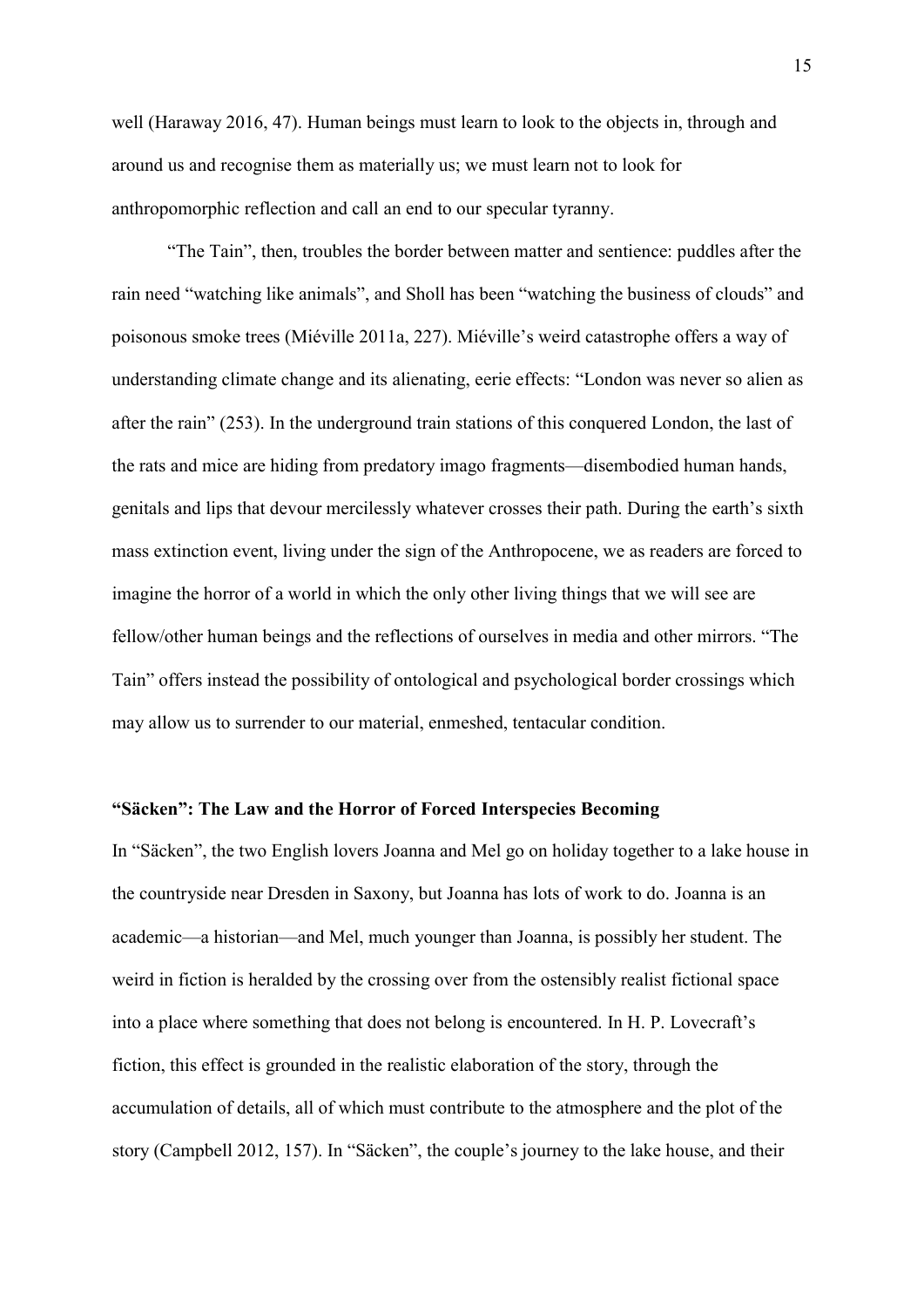first few days there, are described with precision, but the accumulation of minor details begins to unsettle the realist picture and presages a monstrous eruption of the weird. As we saw in "Looking for Jake", however, Miéville's own writings on the weird might suggest instead that the fragments of realist description are instead shrugged off by the underlying weird of the universe (cf. 2009, 512).

 At first, elements of a kind of clichéd supernatural are barely hinted at only to be resisted: for instance, the couple see a cat cross their path on a visit to a nearby village, but Miéville stops short of telling us that the cat is black. A middle-aged woman in a saggy dress is a "Frau", Joanna feels certain, but certainly not a witch. On their journey to the lake, Mel and Joanna are watched by "languid" farm animals, which in and of itself may not seem eerie, but the epigraph to *Three Moments of an Explosion* (2015), in which "Säcken" is collected, is the following passage from Isle Aichinger's famous short story "The Bound Man" ("Der Gefesselte"): "The horses dreamed on their feet and the wild animals, crouching to leap even in their sleep, seemed to be collecting gloom under their skins which would break out later". As in "Looking for Jake" and "The Tain", the disasters and crimes of history are noted as part of the landscape—the historical terrain through which the characters move. In "Säcken" it is the history of religious conflict and the firebombing of Dresden by the Allied forces during the Second World War that is invoked. But then we encounter the remarkable cleanliness of the lake. The absence of human detritus is aesthetically appealing, and Mel thinks it is something to do with German culture, but it actually seems to mark a border crossing into another realm. This might be read as a subtle instance of the eerie: a failure of presence, of the evidence of human habitation: the lake should be "throwing up crisp packets and plastic" as it would in England (Miéville 2016, 146). "Throwing up", and the reference to the lake as a "chop", offer the barest hints of an eerie agency in the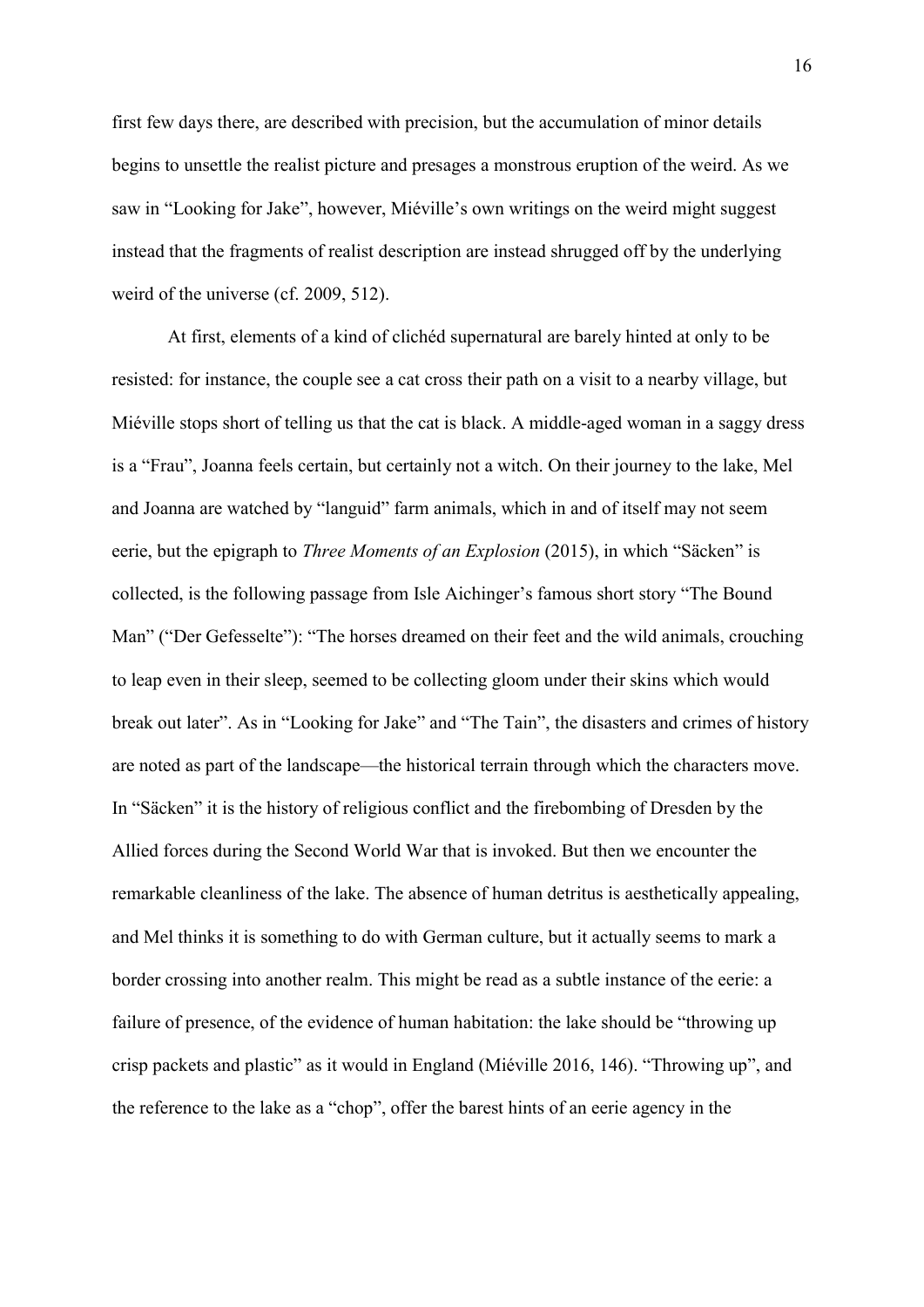landscape, as later, "[e]ven in the sunlight the dark water *amputated* her hand only a few centimetres down" (146, emphasis mine).

 What the lake does throw up is a small wooden icon of an ape, which Mel, in the face of a blast of foul air from across the water, timed with the moment that she picks it up, casts into the surrounding overgrown bushes. The denizen of the lake has "noticed" Mel, and later she senses it watching her as the sound of a cockerel crowing—long before dawn, and that only she can hear—disturbs her sleep. As we move into horror and the weird, "[s]omething huge and wrong and wet" (152) pursues Mel into the lake house, and she is only saved from it by Joanna waking up to her screams. Bucking the horror trope, Mel immediately demands that Joanna drive her to the airport and the couple part in anger, with Joanna refusing to believe that it is anything more than a bad dream and Mel saddened by her disbelief.

 What came into their bedroom was the titular Säcken, and it will soon eat Joanna, a cat and finally Mel. The absence of litter on the shore of the lake at first suggest a space eerily uninscribed by human history—an absence where there should be presence—but the appearance of the ape icon, and subsequently the Säcken which had ejected or lost it, in fact tells a story of horrific inscription of landscape and history by unjust law. Mel's researches reveal that a Säcken was traditionally a leather bag into which a criminal was sewn with a live dog, cock, viper and ape, before being thrown into water so that the ensemble drowned together in agony and terror. Mel wonders whether, if the binding was sufficiently tight and the leather waterproof, the poor creatures suffocated instead. The Säcken was originally a Roman punishment for parricide, but after Joanna's disappearance, Mel discovers that the practice was re-established in mediaeval Germany, and that the last known occurrence was in Saxony in the eighteenth century, where a young woman was sentenced to this barbaric fate for the crime of infanticide. In the lake house bedroom, the Säcken whispers to Mel of its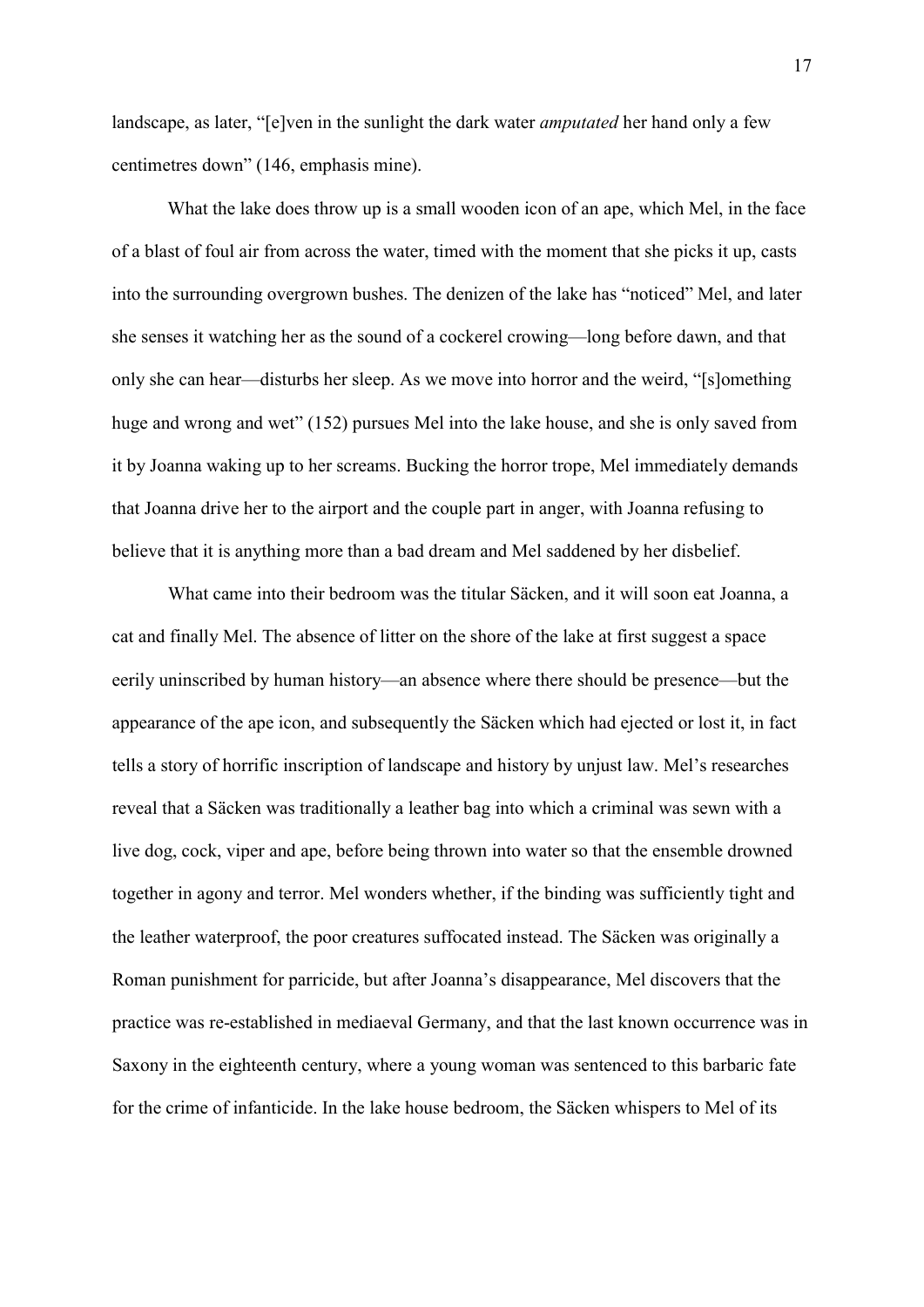"lack"—an inexhaustible hunger that drives it to consume. It seems likely that there is no litter on the lake shore because the Säcken consumes all that enters its waters.

 It is the borders separating subjective experience that "Säcken" interrogates, and those borders are horrifically overcome in the form of an ancient and cruel punishment regurgitated from the lake and revisited upon the present. It is suggestive of the borders between conceptual realms: when is the law like religion or magic? To those not beholden to law, its adherents might be indistinguishable from the followers of other invisible powers. Likewise, those suddenly and horrifically bound by its powers, such as the first victims of this story— the horrific mashing together of animal and human life makes the case for their inclusion as victims—must experience its power as brutal, arbitrary, unreasonable, weird as in wyrd. The hunger of the Säcken is similarly arbitrary and implacable—Mel's mistake might be to attempt to heal such a wound, to return what she calls the sack's "notice" (164). The word "notice" in this story resonates with eerie and weird potential. The lake or its impossible denizen notice a visitor to its shores, thereby setting in motion a series of events which seem inescapable, as though fate or some other force has taken horrible notice of them. The Säcken itself might be thought as the product of the law's notice. We might think of this as a Kafkaesque notice—that of an indifferent and implacable bureaucratic force. Thinking back to "Looking for Jake" and "The Tain", such notice might be paid to individuals and communities by the economic forces of capitalism, or by the environmental changes wrought by climate change. Joanna's mistake might be to dismiss Mel's experience of the landscape as dream or madness; Joanna fails to enter imaginatively into the possibility of the eerie or the weird that Mel is attuned to. In fact, Mel is convinced that Joanna does know that something is wrong, but it may be that other immaterial forces with very real effects are intervening here. Joanna is perhaps more attuned to the notice of capital and responds to Mel's wish that they should both abandon their holiday with mere financial concern, "You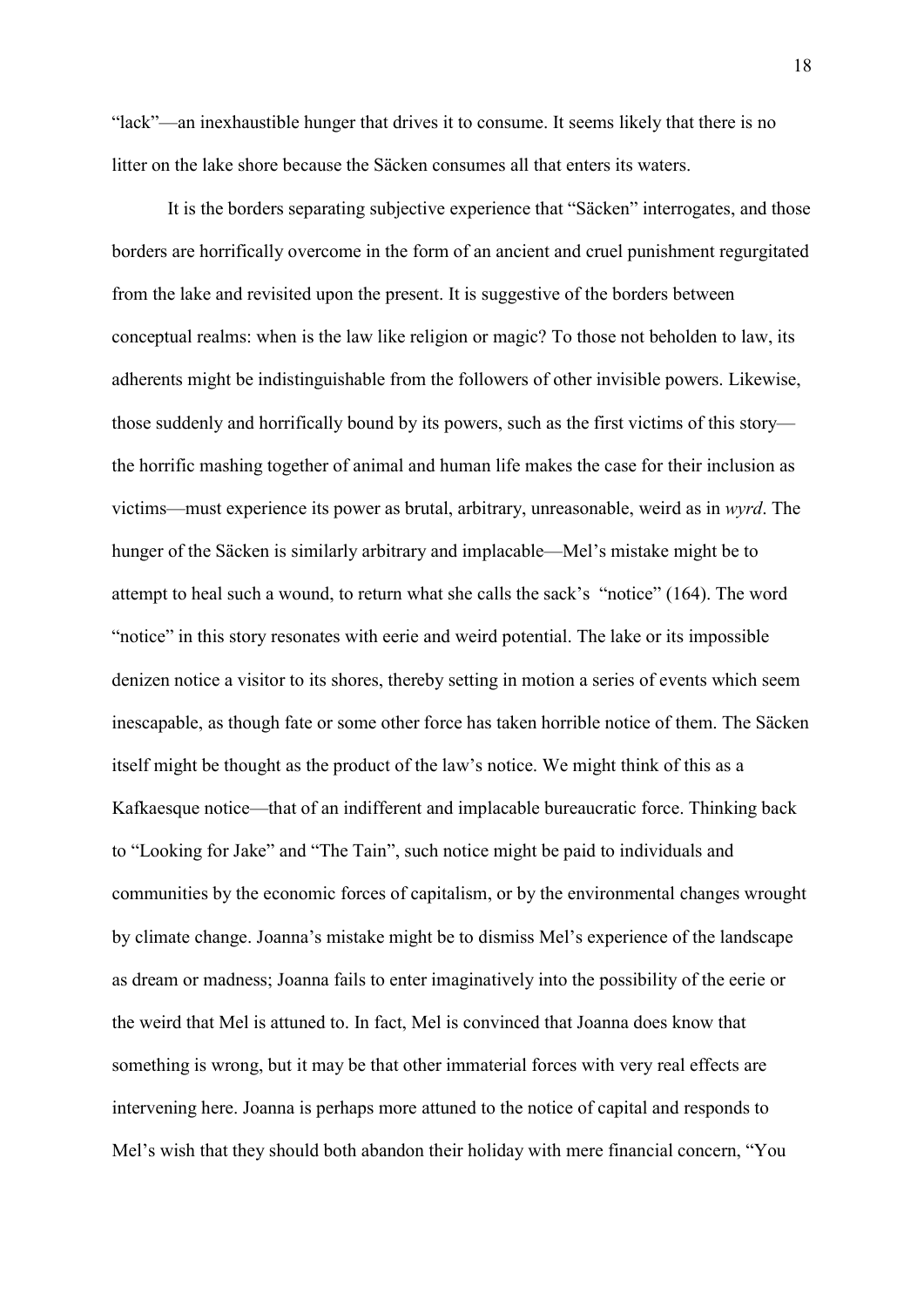think this was all cheap?" (155). Earlier in the story, the narrator notes that Mel had only made a token contribution to the holiday, and that she had quit her job in order to be there. In this ontological battle, it is Joanna's inability to see what Mark Fisher (2016, 11) calls the "metaphysical scandal" of capital that allows her to believe in its effects, but not in those of an eerie lake, that dooms them both.

 In her attempt to make good the Säcken's lack, Mel immediately thinks of the wooden ape icon; the sack is incomplete without the symbol of its lack—the ape that proved too expensive and/or rare for the agents of the law in eighteenth-century Saxony to include in the sack. But Mel cannot find the icon, so instead she substitutes a live cat, which is allowed by the law. The lake swallows up the cat, and Mel is granted a period of respite. The lack, though, is endless, just as for Lacan, metonymy is marked by lack; the substitution of the ape icon is further substituted by a cat, Joanna and then Mel, but the chain of substitutions is endless. Mel tries to understand what the sack desires: forgiveness or blessing, restitution under law, or the baby whose death or murder first attracted the notice of the law. Ultimately, meaning belongs to the other, not the self, and so Mel must see into the yawning maw of the Säcken, its splitting seams law's mouths, and find terrible recognition there. When Mel fed the cat to the lake, she became law's agent and thus reconfirmed the Säcken's notice. In the final moments before she is swallowed, Mel hears a cat bark and a rooster hiss, then a voice she recognises (Joanna's) makes the sound of a cockerel: they are all horribly equal under law.

 Another way to read the crossing of ontological, species and jurisdictional borders in "Säcken" is with Haraway's suggestion that "[d]ecisions must take place somehow in the presence of those who will bear their consequences" (2016, 12). A cat, Joanna and Mel bear the consequences of the barbaric revival of a Roman punishment some two hundred and forty years later; trauma is distributed through time and breaks down borders—species borders,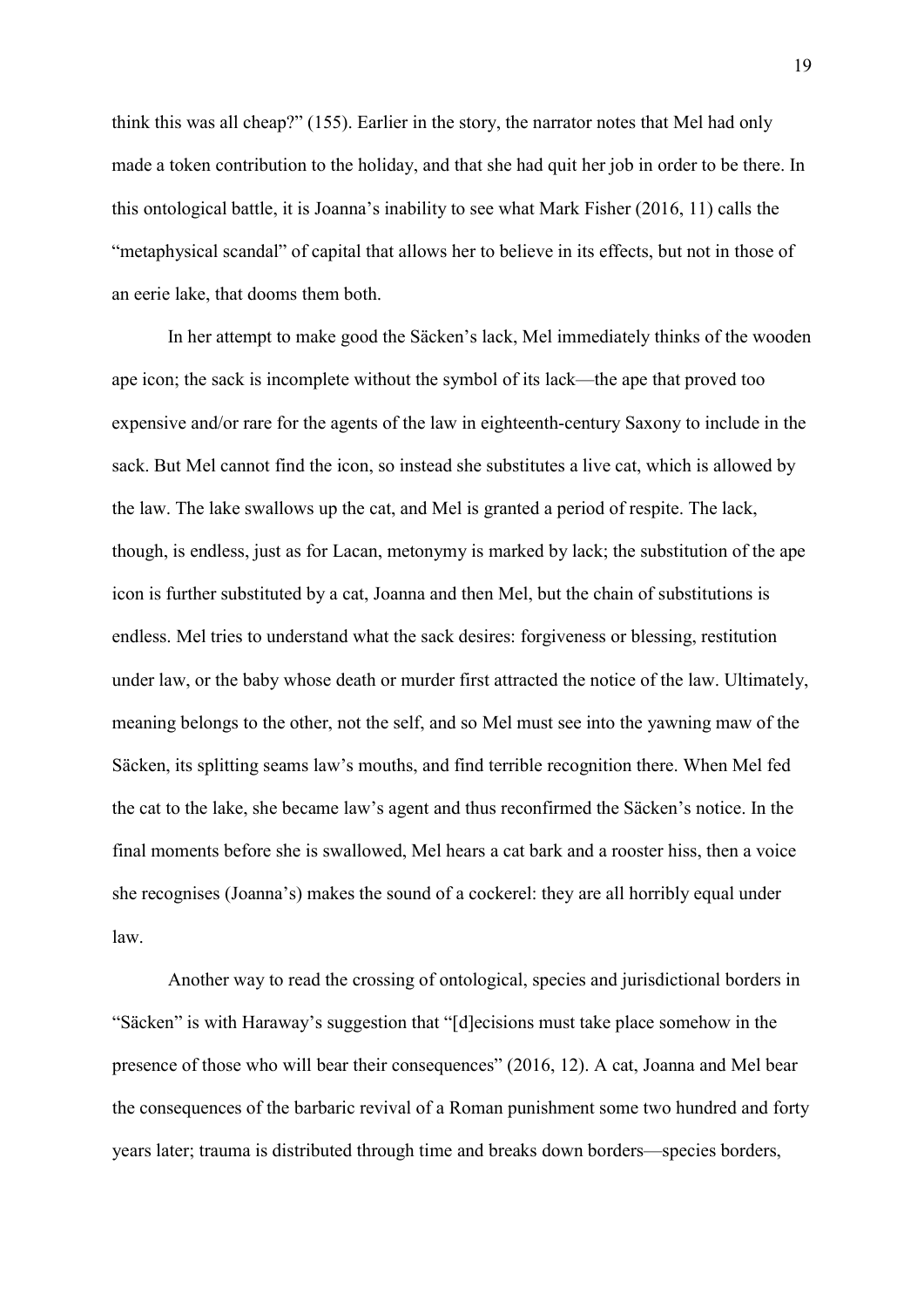religious and cultural borders, the borders that purport to separate our physical and psychological being. We will soon be cohabiting with other species in a world whose atmosphere may be all but unbreathable, a world of floods, scorching heat and competition for space. A world without apes where cats will have to do. Law and capital are eerie entities without material presence that nonetheless make themselves known through reality effects, including climate change. The dating of the last säcken does not seem incidental here, coinciding as it does with the industrial revolution and the layer of carbon dioxide in the earth's crust that for some mark the end of the Holocene and the beginning of the Anthropocene. Law, as an agent of capital, will continue to feed its boundless lack, even as we suffocate in a leather sack of our own making.

#### Conclusion

 "Looking for Jake", "The Tain" and "Säcken", each in different but concomitant ways, instantiate, undermine, recreate and overcome borders. Their respective disasters and traumas, the condensation of multiple historical and contemporary catastrophes, ultimately prove to be insoluble, ungraspable. They are powerfully resonant of the feeling of living through the unfolding of multiple yet, at times, intangible disasters. As I have tried to show, they are what we might call, borrowing again from Ballard, extreme metaphors for that great metonymic chain of interwoven and overlapping disasters that is the time of Anthropocene, or Capitalocene, or Chthulucene, and which is no respecter of borders. Miéville's fictions remind us that we are and have always been other, whichever side of whichever border we happen to find ourselves. Shorter fictions have arguably been the "natural" home of the weird since its inception, and although Miéville's novel-length works have received greater critical attention, it is arguably in his short stories that the Lovecraftian and New Wave inheritances speak loudest. The relative narrative and descriptive sparseness of the short story form, and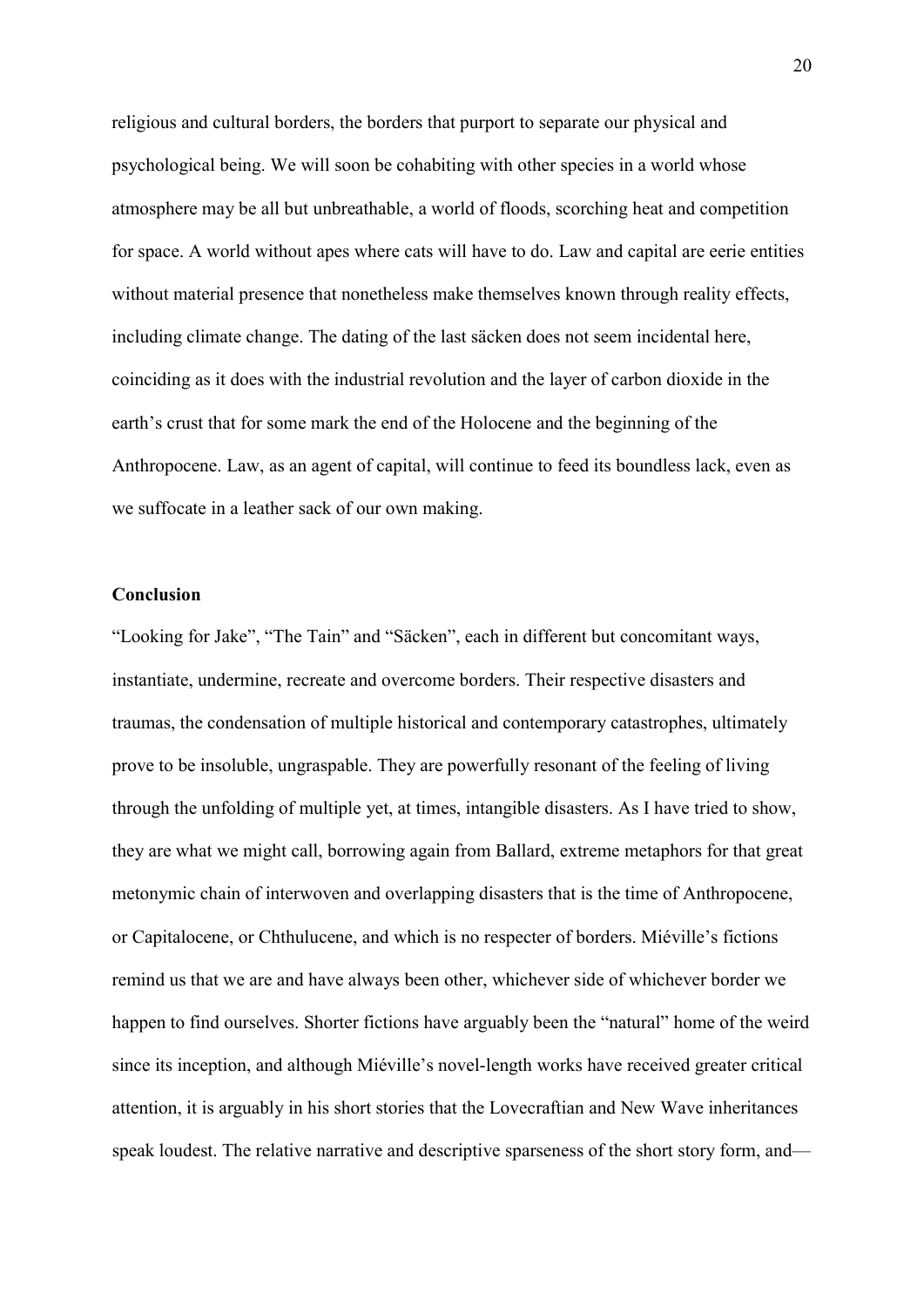at least since the Modernist short story—its indeterminacy and epiphany, are ideally suited to invoking the presences and absences of the eerie. In this way, Miéville's two most recent novellas, The Census Taker (2016) and The Last Days of New Paris (2017), seem to bear greater resemblance to his short stories than to the novels that preceded them. The foreshortened temporality of the short story evades the potential in a narrative of longer duration for the weird and the eerie to lose their charge through familiarity, preserving the fluctuating capacity for our perceptual realm to be breached by that which lies beyond.

#### Works Cited

- Ballard, J. G. 1962 [1997]. "Which Way to Inner Space?" In A User's Guide to the Millennium: Essays and Reviews, 195–198. London: Flamingo.
- Campbell, Ramsey. 2012. "H. P. Lovecraft." In Morphologies: Short Story Writers on Short Story Writers, edited by Ra Page, 155-174. Manchester: Comma.
- Edwards, Caroline, and Tony Venezia, 2015. "UnIntroduction: China Miéville's Weird Universe." In China Miéville: Critical Essays, edited by Caroline Edwards and Tony Venezia, 1–38. Canterbury: Gylphi.
- Fisher, Mark. 2009. Capitalist Realism. Winchester: Zero Books
- Fisher, Mark. 2016. The Weird and the Eerie. London: Repeater.
- Fisher, Mark. 2018. K-punk: The Collected and Unpublished Writings of Mark Fisher (2004– 2016), edited by Darren Ambrose. London: Repeater.
- Freedman, Carl. 2015. Art and Idea in the Novels of China Miéville. Canterbury: Gylphi.
- Groes, Sebastian. 2011. The Making of London: London in Contemporary Literature.

Basingstoke: Palgrave Macmillan.

Haraway, Donna. 2016. Staying with the Trouble: Making Kin in the Chthulucene. Durham: Duke University Press.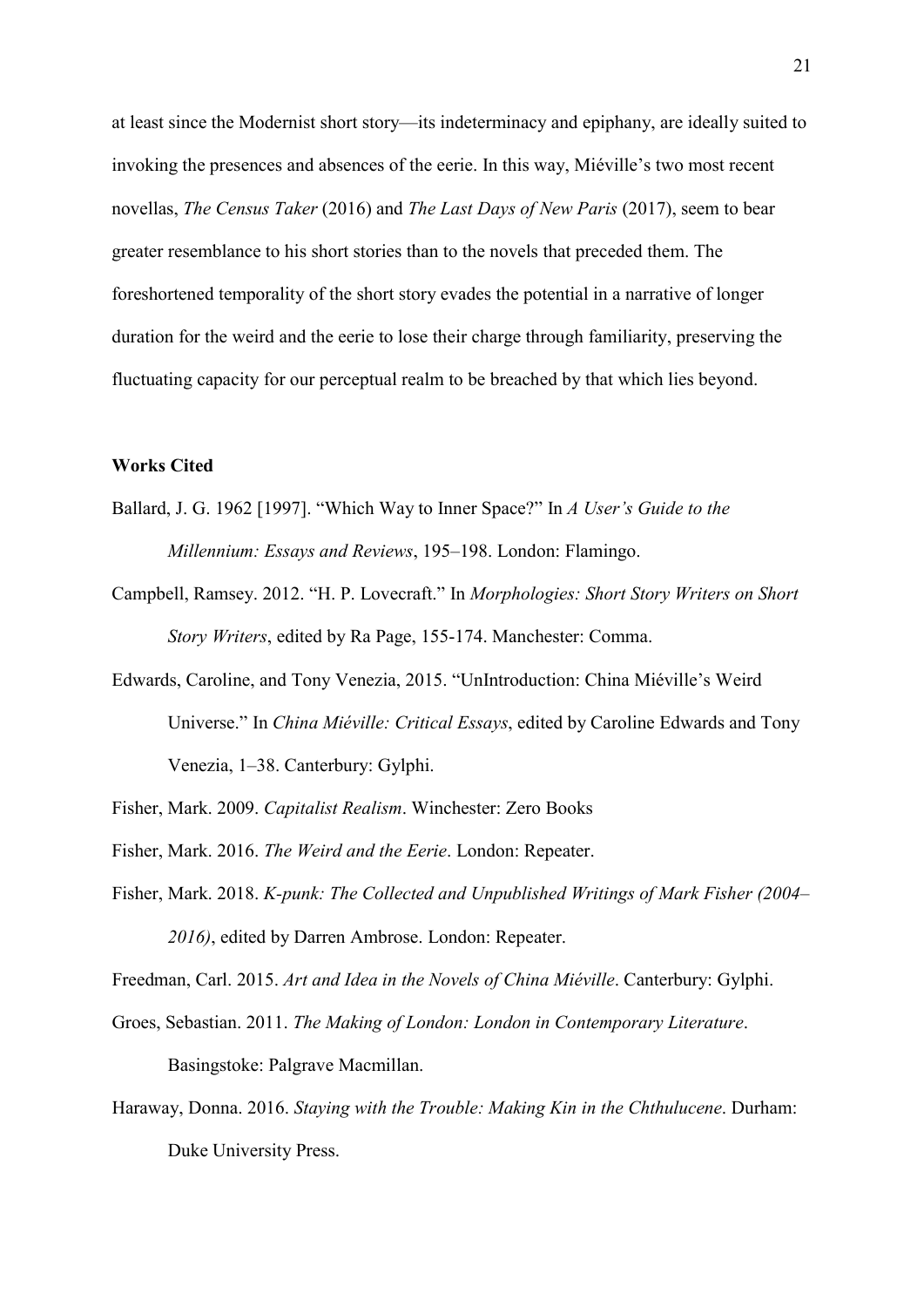- Hensher, Philip. 2018. "General Introduction." In The Penguin Book of the British Short Story, edited by Philip Hensher, xi-xxxvi. London: Penguin.
- Hourigan, Daniel. 2011. "Breach! The Law's Jouissance in Miéville's The City & The City." Law, Culture and the Humanities, 9 (1): 156–168.

Luckhurst, Roger. 2005. Science Fiction. Cambridge: Polity Press.

- Luckhurst, Roger. 2016. "Transitions: From Victorian Gothic to Modern Horror." In *Horror*: A Literary History, edited by Xavier Aldana Reyes, 103-129. London: The British Library.
- March-Russell, Paul. 2009. The Short Story: An Introduction. Edinburgh: Edinburgh University Press.
- March-Russell, Paul. 2015. "Signatures of the Invisible: Reading Between The City & The City and Christopher Priest's The Glamour." In China Miéville: Critical Essays, edited by Caroline Edwards and Tony Venezia, 139–157. Canterbury: Gylphi.
- May, Charles E. 2013. I Am Your Brother: Short Story Studies. California: CreateSpace Independent Publishing Platform.
- Miéville, China. 2009. "Weird Fiction." In The Routledge Companion to Science Fiction, edited by Mark Bould et al., 510–515. London: Routledge.

Miéville, China. 2011a [2005]. Looking for Jake and Other Stories. London: Macmillan.

- Miéville, China. 2011b. "Afterweird: The Efficacy of a Worm-eaten Dictionary." In The Weird: A Compendium of Strange and Dark Stories, edited by Ann and Jeff Vandermeer, 1113–1116. London: Corvus.
- Miéville, China. 2015. "Bookclub with China Miéville: *The City & the City*. Interview with James Naughtie." BBC Radio 4, November 5, 2015.

Miéville, China. 2016 [2015]. Three Moments of an Explosion. London: Macmillan.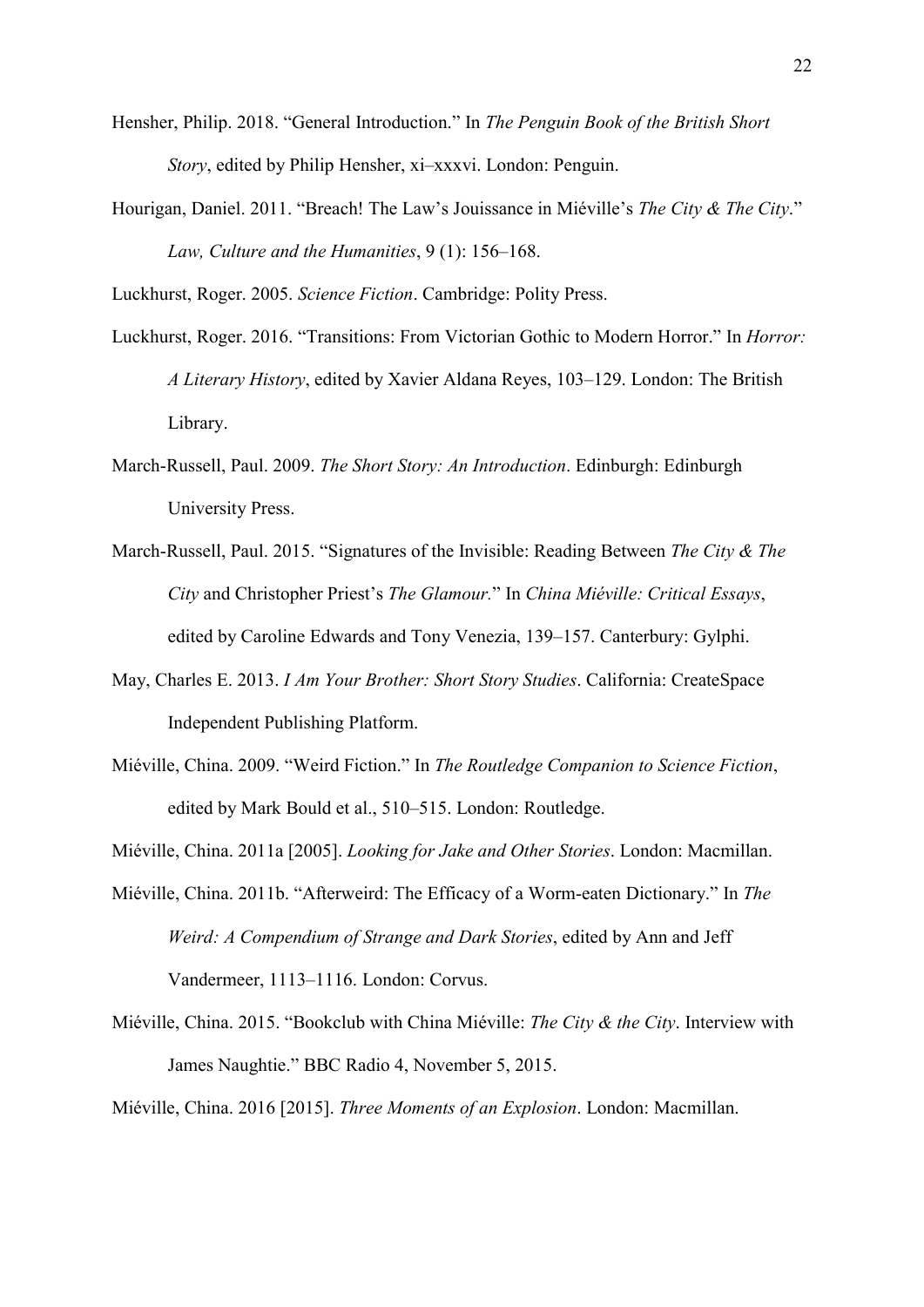- Reyes, Xavier Aldana. 2016. "Post-Millennial Horror, 2000-16. " In Horror: A Literary History, edited by Aldana Xavier Reyes, 189-214 London: The British Library.
- Sanders, Joe Sutliff. 2015. "'Blatantly Coming Back': The Arbitrary Line Between Here and There, Child and Adult, Fantasy and Real, London and <mark>UnLondon</mark>." In *China* Miéville: Critical Essays, edited by Caroline Edwards and Tony Venezia, 159-183. Canterbury: Gylphi.
- Staggs, Matt. 2011. "A brief Interview with China Mieville [sic], Author Embassytown". Del Ray and Spectra Science Fiction and Fantasy website: http://sf- embassytown.html. fantasy.suvudu.com/2011/05/a-brief-interviewwith-china-mieville-author-
- Tambling, Jeremy. 2012. Literature and Psychoanalysis. Manchester: Manchester University Press.
- Vandermeer, Ann, and Jeff Vandermeer. 2011. "Introduction." In The Weird: A Compendium of Strange and Dark Stories, edited by Ann and Jeff Vandermeer, xv–xx. London: Corvus.
- Weakland, Joseph P. 2015. "'Forked Tongues': Languages of Estrangement in China Miéville's Embassytown." Science Fiction Studies, 42 (1): 78–98.

### **Notes**

<u>.</u>

 $<sup>1</sup>$  It is interesting to note, in this context, that the title of a recent collection of short stories</sup> inspired by the "Jungle" at Calais was called Breach (Popoola and Holmes 2016). <sup>2</sup> See, for instance, the Ballardian cult in *Kraken* (2010), which eagerly anticipates the inundation of London. For Ballard on inner space, see "Which Way to Inner Space?" (1962).  $3$  There are further mirrorings and reflections between Miéville's short stories: the unnamed narrator of "Looking for Jake" invokes the Orpheus myth, offering a sympathetic reading of